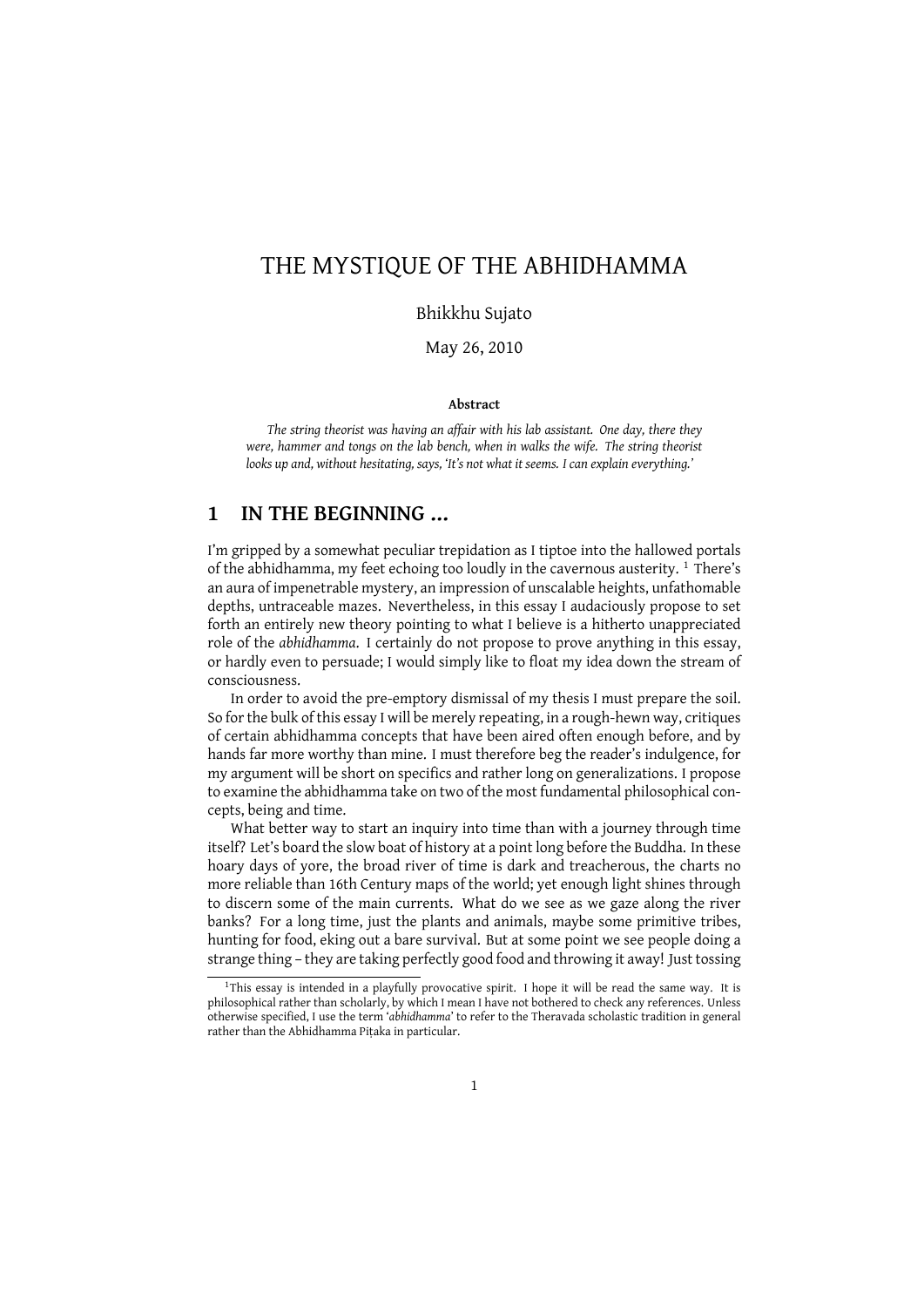it on the ground! What prehistoric Einstein it was who invented agriculture, we will never know. But what a revolution in understanding this must have required! To put in so much work, to sacrifice so much time and food, to know the seasons so well, to understand the generation of plants from seeds, to conceive of oneself able to receive in a far future time the results of work done today – the strides in consciousness that make civilization possible.

If we look more closely at these unique beings, we see them do something even stranger. In the center of their towns, all of them, stands one building taller than the rest. There the people go, perhaps once a week, and give offerings, sacrifice animals, and with disturbing frequency, even other people. Why on earth would they do such a thing, with no apparent benefit at all? Perhaps we should pull our boat over to the bank and ask. The answer: 'We sow the fields for our welfare in this life; but we offer sacrifices to the gods for our welfare in the next.' Seeing the yearly cycle of the birth and death of the grain, one conceives of time, of oneself in time. In a year I will receive the results of work done today. But if I can conceive of myself as existing in one year, it's no great leap to two years, or three. Well, exactly how many?…In the awful silence that must follow that question falls the shadow, the specter of Death. Our Dark Lady of Time – with her left hand she bestows the bounty of grain; but in her right she grips the sickle.

All religions as we know them are attempts to allay the fear of death. So it should come as no surprise that the ideas that religions call upon to do this are directly derived from agriculture. The 'self' is like a 'seed' that survives the death of the body. It may fall upon either good or bad soil – hence the importance of 'cultivating' good 'kamma', which means both 'ethical actions' as well as 'work'. Thus the suttas explain rebirth, using universal imagery in their own way: 'Kamma is the field; cognition is the seed; craving is the moisture.'

There were, of course, many speculations regarding this world beyond. Are we reborn as a turtle? As a human? In a heaven? Once or many times? One idea, a synthesis of agriculture and astrology, was of a countless series of lives coiling like a vast serpent through the ages. Now up to this point, our river of time could have been anywhere, with but minor variations. But if our river flows through northern India, like the long-vanished Sarasvati, we come to the most remarkable sight of all. Not content with just sacrificing some seed to the soil for next year, or even sacrificing animals at the temple for the next life, a small number of people give up all their worldly possessions and take to the wilds. Living on remote mountains, or in thick jungle, they pursue the most bizarre, irrational practices imaginable – torturing their bodies, sitting immobile for hours at a time, fasting. This time our polite inquiry meets with an even stranger answer: 'What's the point in being reborn only to die again? We will not rest until we have achieved nothing less than total deliverance from the cycle of rebirth!' And so a new word enters the religious vocabulary – liberation. Enter the Buddha.

What I would like to do now is to take a brief run through the treatment of time in the early period of the Buddha's life. I would like to answer two questions. How is time treated? And how important is it? I would then like to posit the simple assumption that the conception of time thus revealed should be a prime frame for interpreting the suttas as a whole. Innocuous enough perhaps, but this assumption leads to some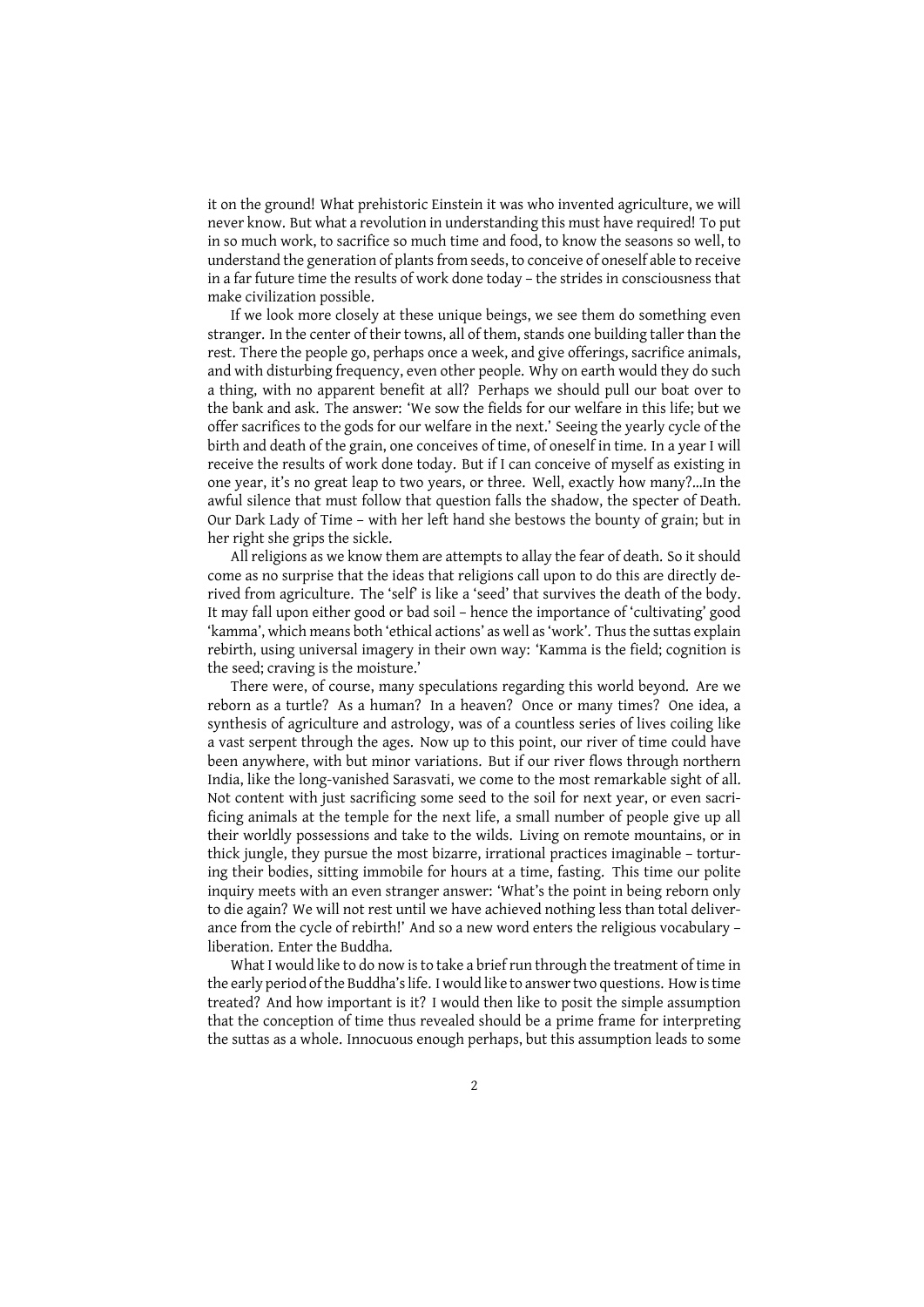radical conclusions, as we shall see.

According to the suttas, when the Bodhisattva was born he roared out 'This is my last birth! Now there will be no repeated existence!' When mature, the signs of the old man and the dead man prompted the Bodhisattva to go forth, reflecting: 'Why should I, being subject to birth, ageing, death, and defilement, seek what is also subject to birth, aging, death, and defilement? Shouldn't I seek what is not subject to birth, ageing, death, and defilement?' He rejected his early teachers because their system leads 'only to rebirth' in exalted planes. On the night of his enlightenment, he first recollected his past lives; then saw how kamma leads to rebirth; then finally annihilated the defilements leading to his own rebirth. He knew: 'Birth is endedis no returning to this state of existence.' His very first words were: 'Through many births in samsara I wandered, seeking, but not finding the Housebuilder. Painful is birth ever and again!' In the first sermon, his first words defining the spiritual problem were: 'Birth is suffering, ageing is suffering, death is suffering…The cause: 'That craving that generates rebirth…' The solution: 'The ending of that very same craving…'

Up to this point in the Buddha's life at every major event, time is the central issue, and the only description of time is birth, ageing, and death. This is incredible! Surely this must rank as the definitive paradigm for understanding the sutta teachings on time. 'Birth', of course, always means 'rebirth'. There is nothing to be done about the suffering due to one's own birth, ageing, and death in this life, and the Buddha did not waste his breath talking about insoluble problems.

Some may object that there are other teachings whose omission here has slanted the argument. Suffering, for example, is not just birth, ageing, and death. True; but if we look more closely at these teachings we will find that they in fact support my thesis. Take the famous phrase 'sorrow, lamentation, pain, grief, and despair are suffering'. On the face of it this is simply describing our everyday sorrows. And it is indeed a marvelous quality of the Dhamma that proper practice leads to unparalleled joy and ease of heart here & now. But the fact that this phrase invariably occurs after 'birth, ageing, and death' suggests that it refers primarily to the sorrows of future lives. The suttas say that the suffering in this life is like a speck of dust, but the suffering in the future is like the mighty Himalayas. This impression is confirmed when we notice that the phrase includes 'pain', which means specifically physical pain. It is well known that even Buddhas are not exempt from the pains of the body, so this must refer exclusively to future lives.

Or take the phrase 'Not to get what one wants is suffering.' If I were a betting man, I would lay strong odds that no-one reading that phrase today would associate it with rebirth. But what do the suttas say? 'For beings subject to birth, though they may wish "Aho! May we not be subject to birth! May birth not come to us!" this cannot be attained by wishing. This is "Not to get what one wants is suffering"…'

Bearing the above in mind, let's take a fresh look at the second and third sermons, not from our perspective as secularized moderns peering through 2500 years of encrusted interpretation, but through the eyes of the original audience. Here we must remember one golden rule – don't psychologize! The audience, the group of five monks, weren't; they couldn't. Psychology hadn't been invented yet. Think: these men had spent years relentlessly savaging their bodies with the most brutal self-torture imaginable. Did they do this in hope of a comfortable and happy exis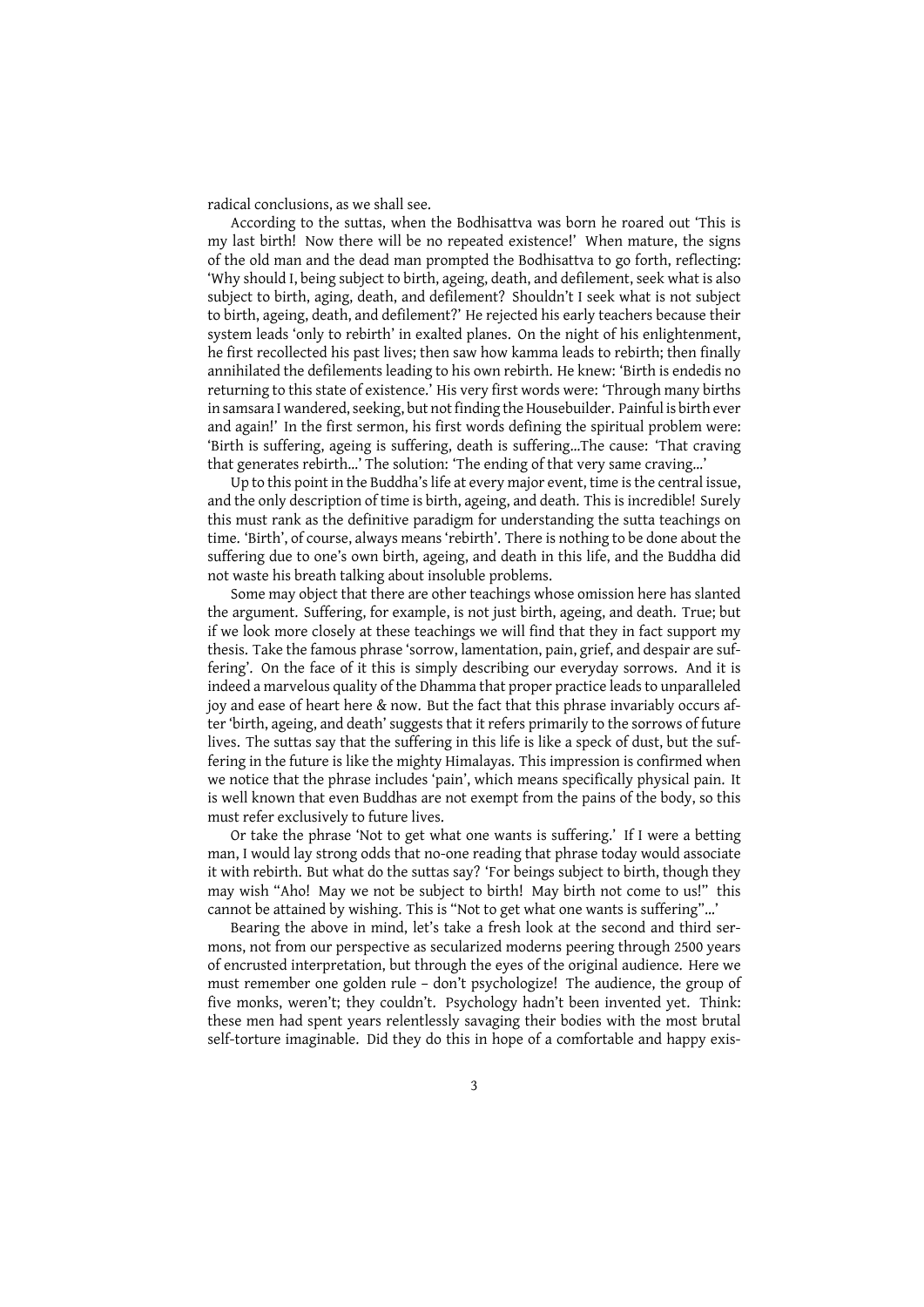tence in this life? On the contrary, they would have thought such a goal trivial and foolish. Haunted by fear of death, their lives had been obsessively dedicated to utter disregard for this life in a sadly misguided attempt to find salvation in the next. And, no doubt, they conceived this salvation in terms of the survival of some sort of 'self'.

The group of five monks had been with the Bodhisattva for some time previous, so they would be familiar with the outlines of his earlier life as described above. But the only Dhamma teaching they'd heard was the first sermon. There, the description of suffering ends with the words: 'In summary, the five aggregates associated with grasping are suffering.' Note the words 'in summary'; the five aggregates do not introduce any radical new paradigm. The second sermon can therefore be seen as an expansion of that curt phrase; the first commentary.

It starts: 'Physical form is not self.' What would this have meant to the group of five? The internal evidence in the suttas suggests that the five aggregates were a pre-Buddhist eschatological scheme, a convenient framework for classifying the various speculations about the 'self' that survives death. The sutta is dismissing one class of eschatological theories: it is not proper to seek salvation from death by identifying with the survival of some physical principle. It gives two reasons. Firstly, physical form leads to affliction. In the future as now, it gets old and dies. Secondly, we cannot command physical form: 'Be like that! Don't be like that!' In the light of the above, this obviously means that we cannot command our physical existence in the next life to be just how we please. The verb here, hoti, is regularly used in eschatological contexts. The sutta repeats the analysis for the remaining aggregates of feeling, recognition, volitional activities, and cognition. Here and below I'll just take physical form as the example.

Next the sutta asks: 'Is physical form permanent or impermanent?' 'Impermanent, bhante.' This is the very first non-specific treatment of time in the suttas. Since the only meaning of time and rise and fall until now has been birth, ageing, and death, it would be perverse to insist on another meaning here. But we can note a slight shift. 'Impermanence' is a more philosophical term, suggesting a move to a more general treatment of time, where birth, ageing, and death become the paradigms for time considered in different contexts.

'Is what is impermanent suffering or pleasure?' 'Suffering, bhante.' Now normally we think of variety and change as stimulating and enjoyable, so this answer might seem a bit odd. But if 'change' means birth, ageing & death, it's no wonder it's suffering.

'In that case is it fit to regard physical form thus: "This is mine, I am this, this is my self"?' 'No, bhante.' So physical form, being impermanent, i.e. subject to ageing & death, is not fit to regard as an immortal soul.

Next, one regards all physical form 'with right understanding in accordance with reality' as not-self: 'past, future, and present' (i.e. past lives, future lives, and the present life) 'internal' (i.e. an internal physical phenomenon regarded as a soul, such as the breath) 'external' (the external soul was a common idea in antiquity – a bird, a tree, or just about anything could be conceived of as one's soul) 'inferior or superior' (i.e. in better or worse planes of rebirth) 'near or far' (perhaps meaning 'on earth or in heaven').

Seeing thus, the 'learned noble disciple' abandons defilements. So far, the only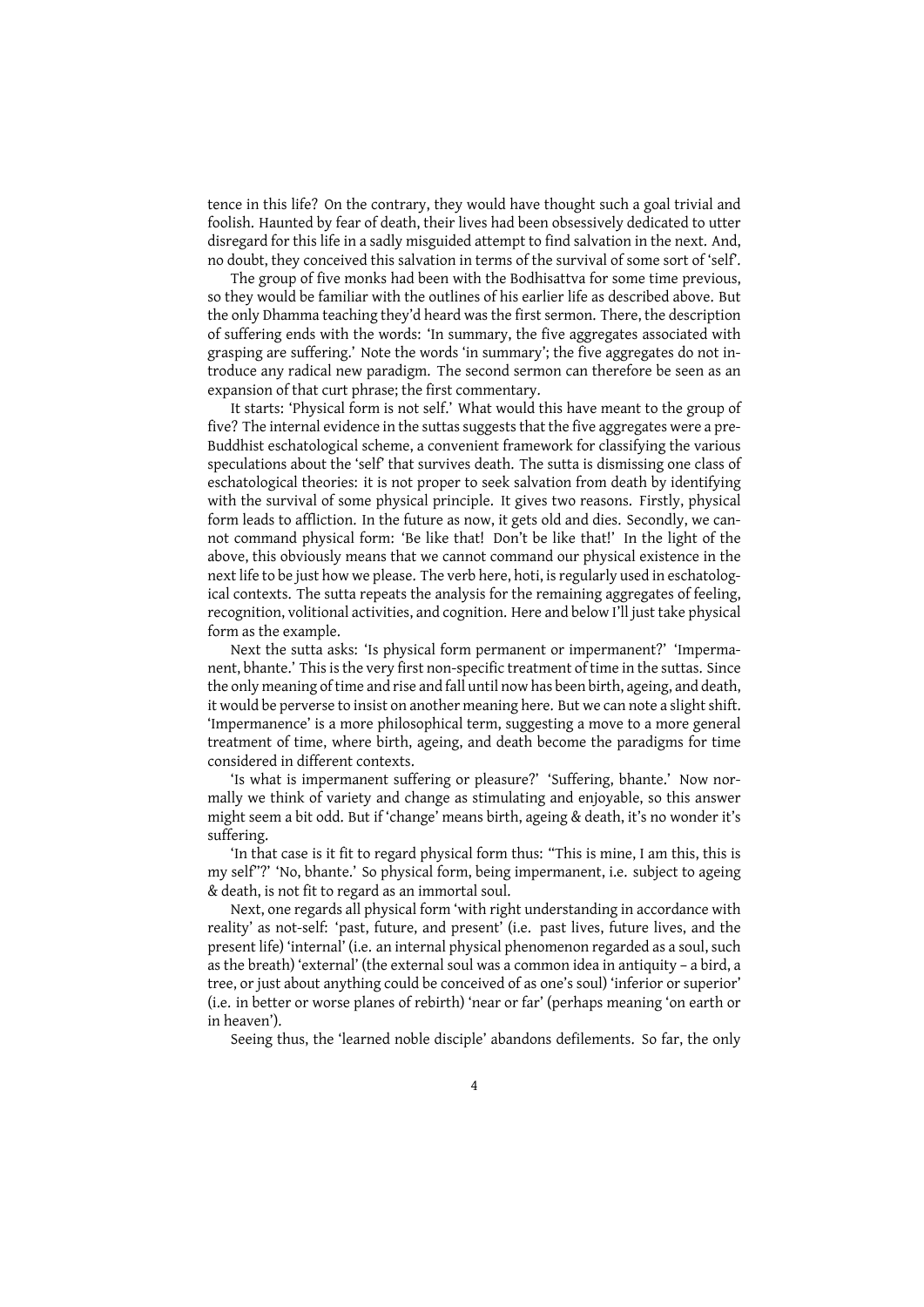description of defilements we have met is 'that craving that generates repeated existence.' The phrase 'learned noble disciple' as well as 'right wisdom in accordance with reality' specifically refer to stream entry or higher; this is thus said to be dependent on insight into rebirth. After all this, it should come as no surprise when the sutta expresses the experience of enlightenment again as: 'Birth is ended…'

Let us now look at the third sermon. We shall see a significant development in the treatment of time. This time the Buddha is teaching a different group of yogis, with, however, similar preconceptions. This teaching is phrased in terms of the six senses. The Buddha is now inventing psychology, setting forth his basic analysis of cognitive processes. Here we see, for the first time, a specifically psychological treatment of time. Feeling is said to 'arise dependent on contact', whereas previously, arising and ceasing was exclusively the arising and ceasing of rebirth. The most striking feature of the discourse, however, is that the emphasis is not on technical definition and abstract analysis, but on a stirring, constantly repeated warning : 'All is burning!…With what is it burning? With the fires of greed, anger, and delusion…' This famous triad is obviously just a more detailed analysis of 'that craving that generates rebirth', introduced here to correlate with the triad of feeling. '…With the fires of birth, aging & death…' So the reason the eye, etc., are burning is because attachment to our sensory experience gives rise to defilements which generate rebirth.

Thus the Fire Sermon, drawing on a suggestion latent in the 'impermanence' of the second sermon, shows the connection between the experience of time in the psychological present moment and the eschatological framework which was the original motivation for spiritual practice. This relationship is explored in many ways in the suttas, and all the suttas' psychological teachings should be seen in this light. The Buddha's innovation was not to shift the focus of religious concern from eschatology to psychology, but to 'demetaphysicalize' eschatology, explaining rebirth in rational, empirical terms as being no different in principle from the psychological processes observable in the present moment. So seeing the suttas by standing 'behind' them looking forward we see a very different scenario than if we stand in the 21st Century looking back.

If the main perspective on time in the suttas is eschatological, the main framework for explaining this must be dependent origination. This is the Buddha's explanation for how rebirth happens without a soul, taking the psychological analysis from the third sermon and showing how that fits into the cycle of rebirth. Despite receiving varied treatment in the suttas, this is always the main idea; so the famous twelve links occur countless times with rigorous consistency.

We can trace the treatment of time in the abhidhamma as an evolution from these elements. In the earliest strata of abhidhamma literature, the Sutta Exposition of the Vibhaṅga, we find the same series of twelve links. But the next strata, the Abhidhamma Exposition, introduces many variations by redefining the twelve links in ways never taught by the Buddha. The Sarvāstivāda Abhidharma developed similar ideas, and there too they were forced to redefine the factors to make them work. The main purpose seems to further psychologize the teachings by introducing what has in modern times become famous as the 'one lifetime dependent origination'. This is touted as a return to the original psychological teachings of the Buddha, free of the eschatological perspective introduced by later supposed Brahmanical influences. But as we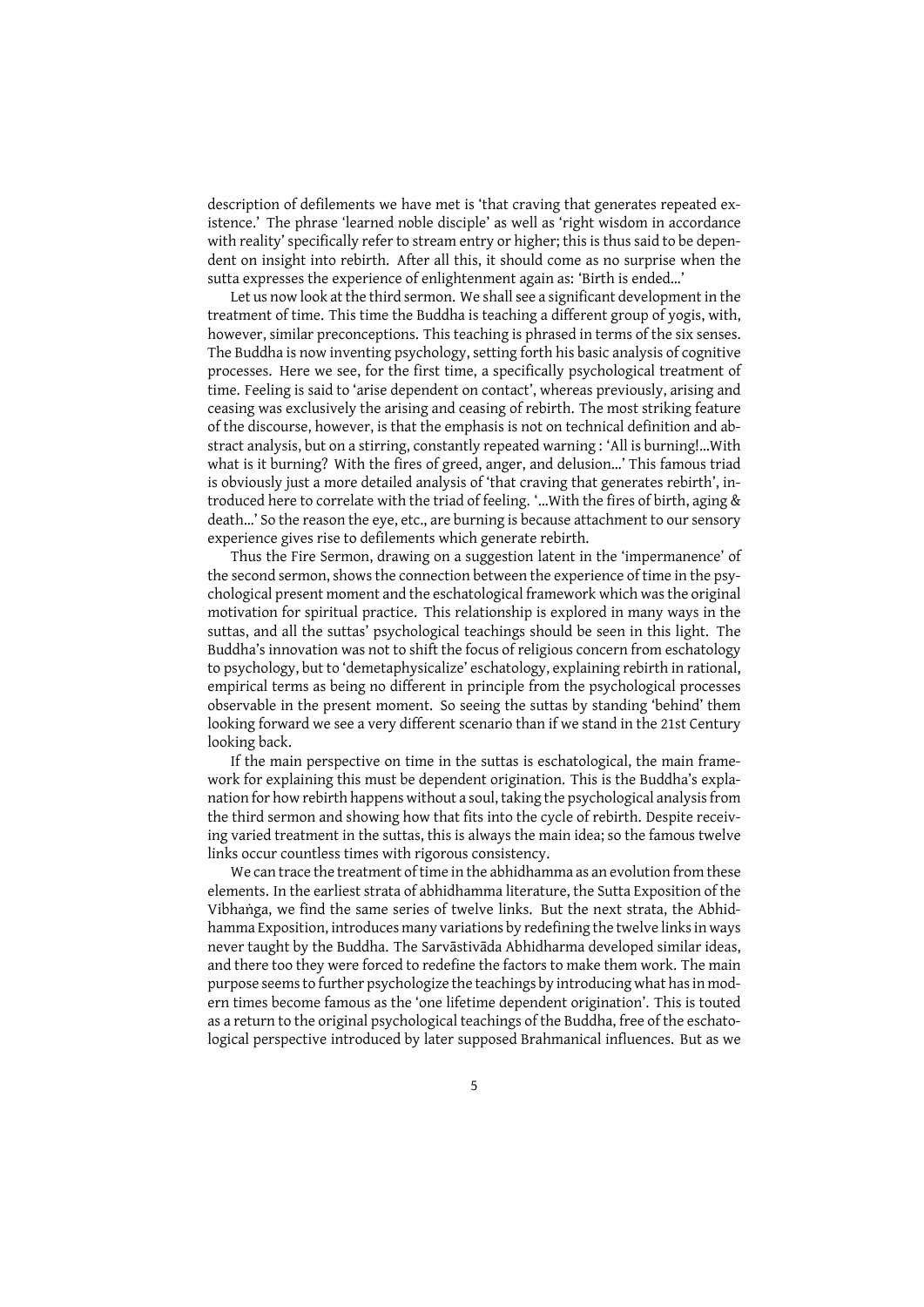have seen, the reality is just the opposite. It is the suttas which so strongly emphasize eschatology – I cannot imagine what the Buddha could have done to emphasize it more. The Abhidhamma Pitaka, divorcing the psychological teachings from their original eschatological context, starts to develop a psychology for its own sake. Thus the modern 'one-lifers' are really just taking the abhidhamma program a step further, abolishing the role of rebirth altogether.

It is perhaps worth noting that the atheistic Saṅkhyā school was emerging over the same period as the abhidhamma. This school was described by eminent scholar Heinrich Zimmer in his Philosophies of India thus. 'Their analysis of the micromacrocosm, as well as the whole range of human problems, are presented in terms of a sort of proto-scientific psychological functionalism…a meticulous and sober positivism.' Given the near identity of the philosophical tenets of these two schools – rationalism, dualism, and realism – and the evident influence of such Sankhya conceptions as the 'sabhāva' on the abhidhamma, we may be forgiven for wondering if it is not the Suttas' three life dependent origination, but the Abhidhamma's one life theory which reflects some non-Buddhist influence.

By the time of the Dhammasaṅgaṇī, which is probably later than the sections considered above, time is just treated as 'on that occasion'. The vagueness of this – in a text whose ostensible purpose is precision of definition! – allows for just about any interpretation of time, which was probably the point. Gone is the urgency, gone the inspiration, gone the humanity, gone the relevance. That's all in the past now.

The Dhammasaṅgaṇī is committed to thus impoverishing time due to its universalist agenda. It must provide definitions applicable to any possible mode of experience. But it also purports to be a legitimate exposition of the suttas, which have quite a different agenda. To reconcile the two perspectives the Dhammasaṅgaṇī resorts to a conceptual blunder of astonishing naiveté, collapsing the distinction between an event in the present moment, knowable through direct observation, and a process evolving over time, knowable through inferential understanding of causal principles. For the suttas, the term 'aggregate' denotes an umbrella category for a given class of phenomena. The aggregate of cognition, for example, is defined as 'whatever cognition, past, present, or future…' But the Dhammasaṅgaṇī asks 'What is the aggregate of cognition on that occasion?' This is as nonsensical as asking 'Which dog is the canine species?' The Dhammasaṅgaṇī is so crude a semantic steamroller that it is unable to distinguish between a class and a member of the class. A class is too obviously a concept, and it just wouldn't do to soil the abhidhamma with mere concepts.

In the later abhidhamma, the treatment of time is dominated by a radical new theory, totally unlike anything in the suttas or even the canonical abhidhamma, the theory of moments (*khaṇavāda*). This postulates that time is constituted of a series of discrete, indivisible units, rather like a series of billiard balls lined up on a table. Each unit, or 'moment', is infinitesimally small, such that billions pass by in a lightningflash. So while the suttas emphasize the length of time, the abhidhamma emphasizes the shortness. This theory shapes the abhidhamma conception of a whole range of central doctrines. Thus impermanence becomes, not simply being subject to birth and death, rise and fall, but the momentary dissolution of phenomena – one dhamma rises and ceases in an instant, leaving no trace of residue in the next. Samadhi becomes, not an exalted, stable coalescence of mind, but a 'momentary samadhi' run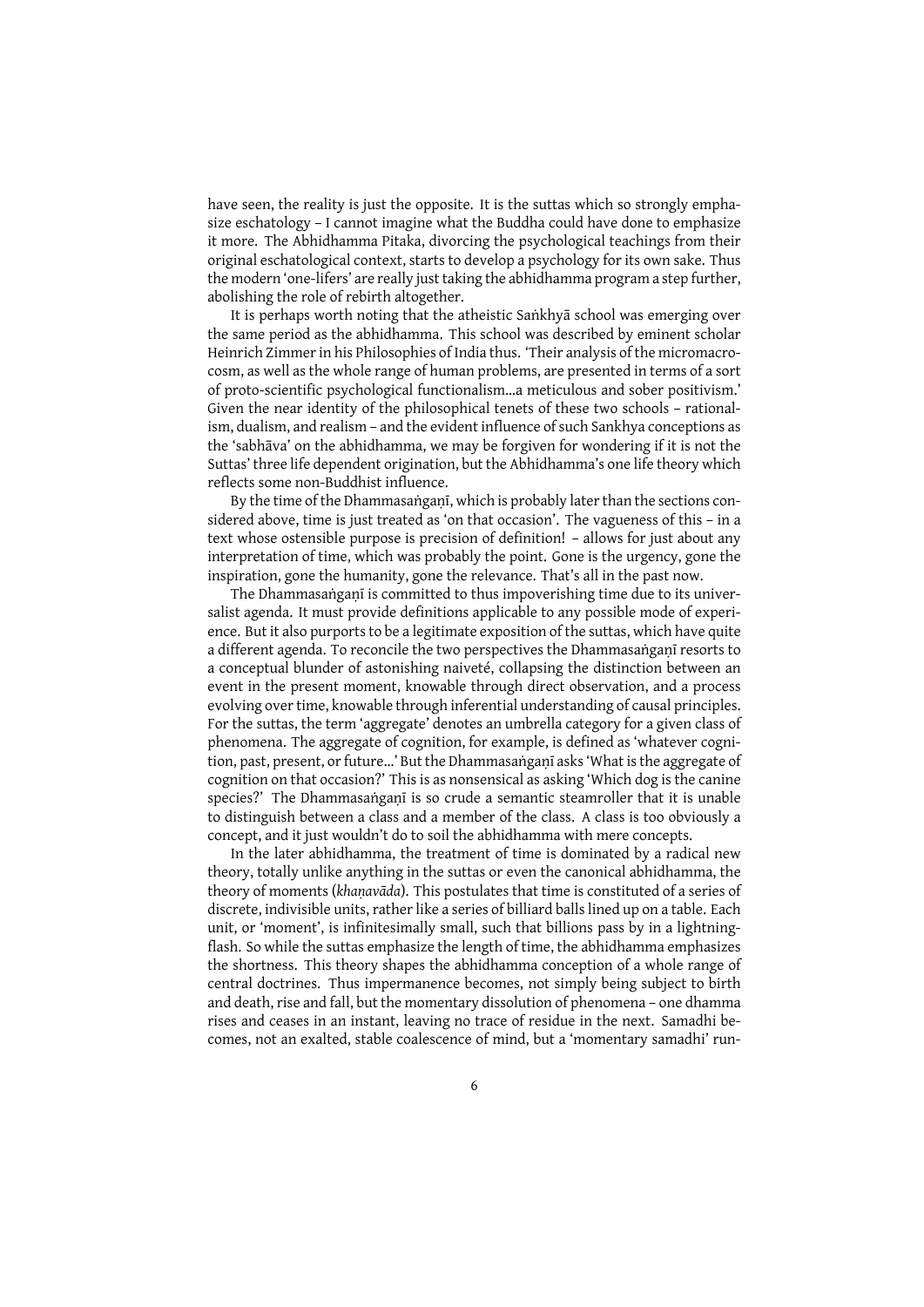ning after the fluctuations of phenomena. The path becomes, not a gradual program of spiritual development, but a 'path-moment', gone in a flash. And the mind itself becomes just a series of 'mind-moments'.

Now it is quite possible to take this theory, compare it with the suttas, and refute it point by point. But here I would simply like to point out what an implausible and useless idea it is. Quite obviously, time may be analyzed as finely as we wish, its divisibility determined only by the sharpness of our analytical razor. Any unit of time has a beginning, a middle, and an end. That beginning, too, has a beginning, a middle, and an end, and so on ad infinitum. There is simply no good reason to postulate an ultimate substratum of time to which other strata can be reduced. This idea seems to derive some of its impressiveness from its air of acrid, pessimistic, reductionist severity, which is often mistaken as a sign of really uncompromising wisdom.

The guiding objective for the formulation of the mind-moment theory would seem to be for exactitude of definition. So while the Buddha spoke of the mind 'changing while it stands', the abhidhamma just speaks of 'standing'. It is much easier to define a static entity than a process evolving over time. This is why a butterfly collector wants to have his butterflies dead, with a pin stuck through their heart and a little label underneath, not madly meandering about in the woods. The dead mind. But the Buddha was not a butterfly collector, he was an observer of nature. He wanted us to watch the flight and flitter of the butterfly, to understand how it behaves in its natural environment, and to follow it gently, delicately, quietly until it settles down to rest and be still according to its nature – which he called 'samadhi'.

By nowI imagine our poor mind-moment must be feeling quite friendless. I should have more good Buddhist compassion and try to see things from the mind-moment's point of view – which is, according to the abhidhammikas, the only point of view from which we see anything. What would a moment of stasis be like? A strange world! One could certainly not see impermanence, any more than one can remember the moment one falls asleep. By definition, ending is the ending of awareness. Everything one could know, for the whole of one's life, would be permanent. From the point of view of a mind-moment, existence would be identical with eternity. And that is a very remarkable conclusion for a theory whose purpose was to explain impermanence.

But the abhidhammikas themselves were unable to formulate a coherent account of this theory. They were left with the task of explaining how the mind works, which was, after all, the main idea. Now, 'mind' (*citta*) in abhidhamma is normally treated as equivalent to 'cognition' (*viññāṇa*). The function of cognition according to the suttas is, sensibly enough, to cognize. But the abhidhamma allocates a bewildering array of other functions to its mind-moments. They are said to 'vibrate', to 'advert', to 'register', even to 'activate' (*javana*, literally 'running'). It is certainly very clever of our mind-moment to be able to 'stand' and 'run' at the same time! One should think that, at the end of a hard moment's 'running' or 'adverting', our poor overworked mind-moment would find it hard to squeeze in a bit of cognizing!

Several, perhaps all, of these supposed functions of the mind-moment, moreover, overlap with functions ascribed by the suttas to 'name' or by the abhidhamma to 'mental factors', that is, the functions assisting cognition rather than cognition itself. Thus adverting = attention, activating = volition, etc. So on the one hand they are supposed to be universal functions assisting cognition, while on the other hand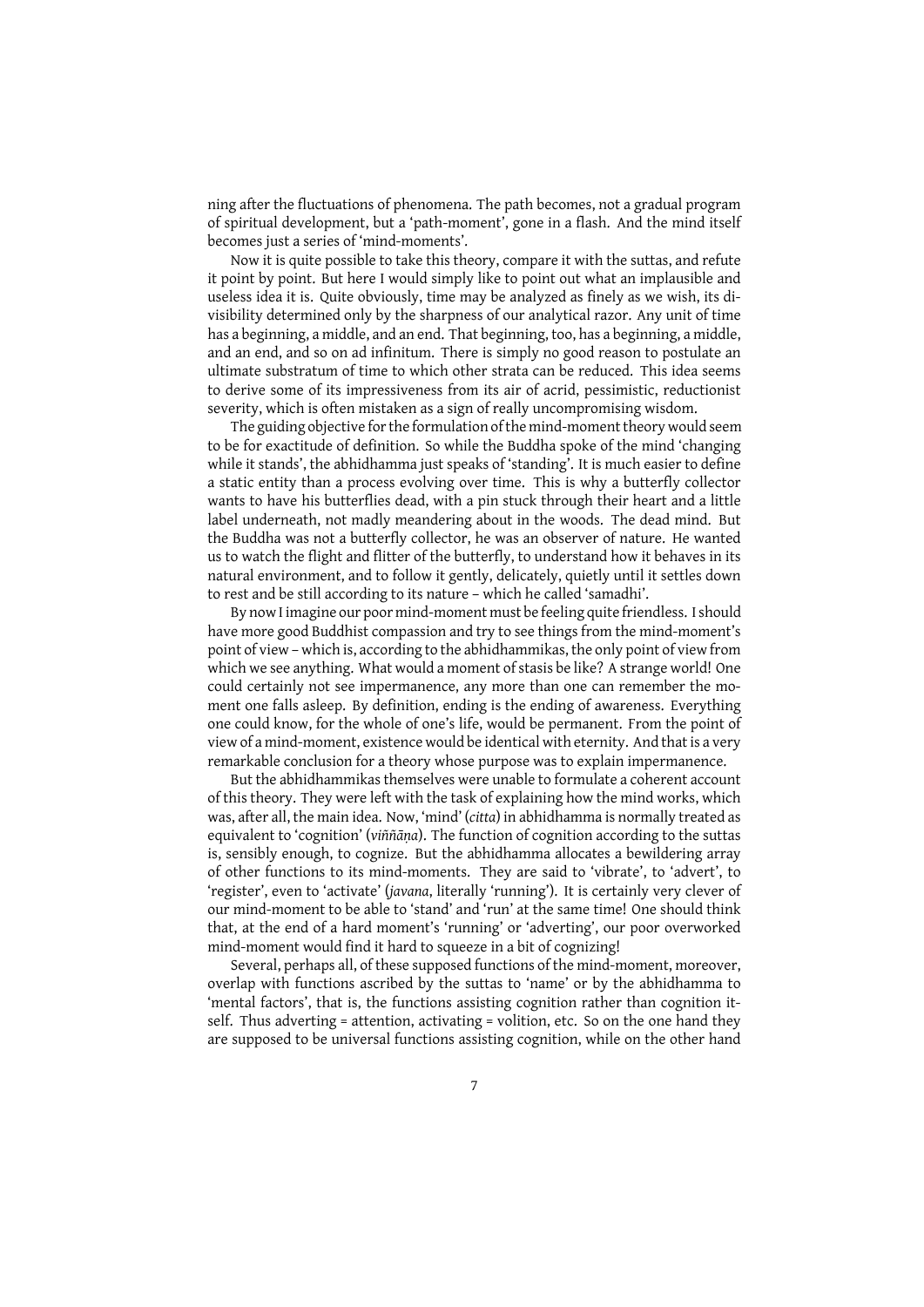they are supposed to be functions exercised by certain particular kinds of cognition. The abhidhamma in general seem to not be able to distinguish between cognition and the mental factors. So when it claims to be talking about cognition it's usually talking about these associated factors.

Furthermore, we can see that each of these functions, or indeed any efficient function at all, must be a process involving change over time, contrary to the initial static definition. It is therefore divisible. There is nothing more 'ultimate' about any one level of analysis or another. Our decision to class one spectrum of phenomena together under a particular label is purely conventional. The mind-moment is nothing but a concept – and not a very good one.

Just what is going on here? Why postulate such an odd theory, raising so many pseudo-problems, and so contrary to the suttas, to common sense, and to experience? What is occurring, I suggest, is that the domain of discourse has been shifted from the empirical to the metaphysical. The suttas treat time in a straightforward, pragmatic, empirical terms – birth, ageing, and death, the changing states of the mind, the progressive development of spiritual qualities. The purpose, the sole purpose, is to empower the practitioner to get a handle on this stuff of life, directing attention to the seat of the problem – how our attachments cause suffering, and how to find peace by letting go. But the abhidhamma aims to describe, not just the spiritual problem and its solution, but the totality of existence. Inevitably, the subjective stance of the suttas becomes objectified, and as the focus moves from meditation to study, the concepts in the books become imposed on reality; in fact, they become reality itself. The quest for truth becomes a quest for definition, and reality becomes as neatly departmentalized as a mathematical table. 'Ultimate reality' becomes, not what you are experiencing now, but what you read about in abhidhamma books.

Find this hard to swallow? You might be interested to know that in contemporary abhidhamma circles it is, apparently, the orthodox position that the series of 'mind-moments' can only be directly seen by Buddhas, and perhaps chief disciples. This is, admittedly, challenged by some, who claim it can be seen in meditation. In just the same way, a Christian meditator will claim to see God, or a Hindu to see the universal Self. Seek and ye shall find. The very fact that such a controversy could possibly arise is a sign how far we have drifted from the Buddha's pragmatic empiricism. This is bad enough; but even worse when we realize that the theory in question made its appearance a millennium after the Buddha's time. This, for me, is as good as an admission that the whole thing is mere metaphysical speculation. No wonder the abhidhammikas have been so keen to father the canonical abhidhamma (and sometimes even the commentaries!) on the Buddha himself, despite massive evidence to the contrary.

No aspect of the abhidhamma speaks so eloquently of the dismissal of experience as the treatment of feeling. The abhidhamma says that 'wholesome consciousness' is invariably associated with either pleasure or equanimity. This blatantly contradicts the Mahadhammasamādāna Sutta (M46.16): 'Here, someone in pain and grief abstains from killing living beings….' The theoretical mistake seems to arise from the abhidhamma habit of speaking primarily of the ethical quality of cognition ('wholesome consciousness'), and deriving the ethical quality of an intentional act from its 'association' with a certain kind of cognition.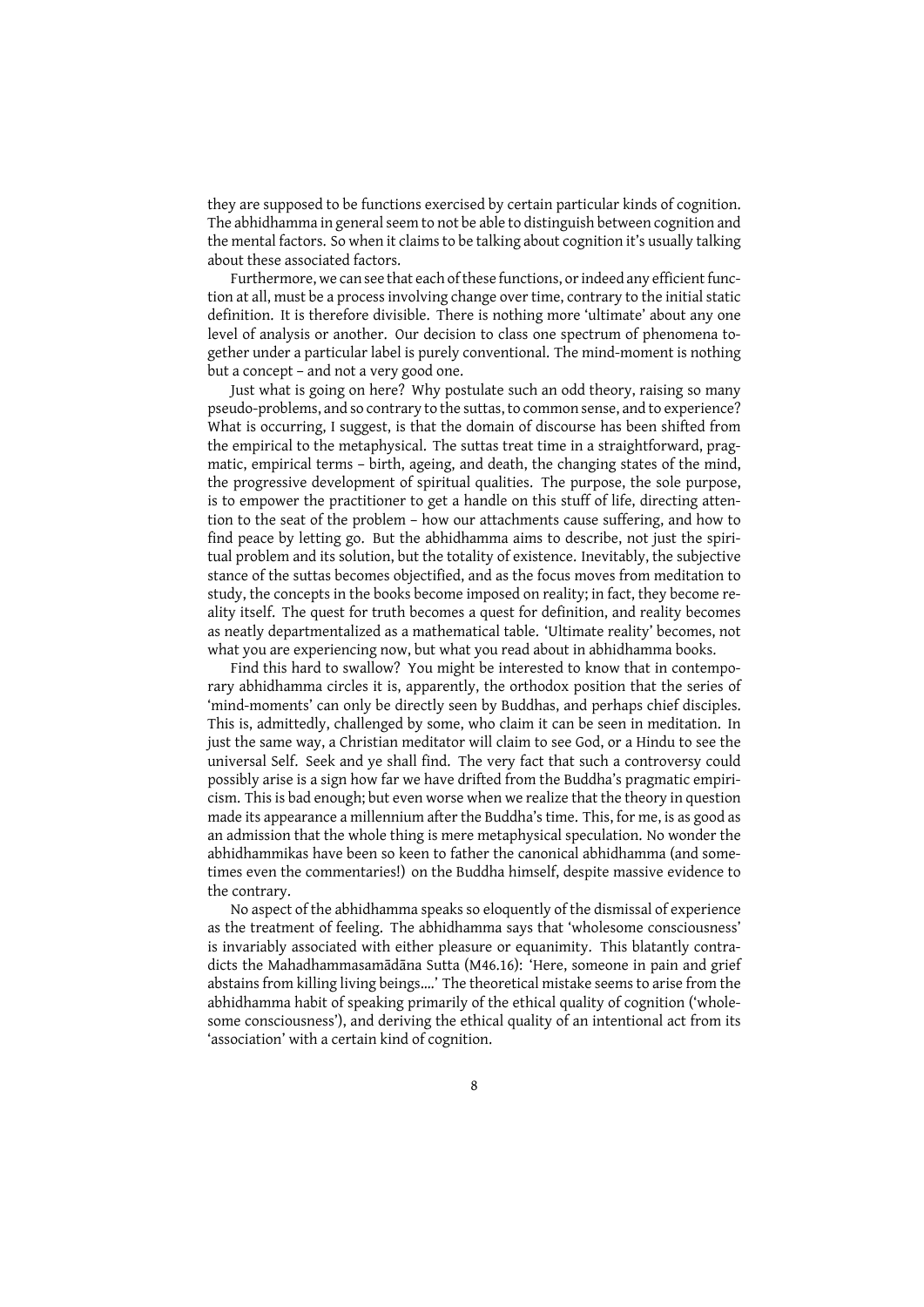Taking the cognition to be wholesome, the abhidhammikas seem to have found it uncomfortable to admit that a 'wholesome consciousness' could be painful, or visa versa. But for the suttas it is the intention, not the consciousness, that is wholesome, and so the resulting happiness can be experienced at a later time: 'One holds right view, and experiences pain and grief that have right view as condition. On the dissolution of the body, after death, one is reborn in a happy destination, even in a heavenly realm. This is called the way of undertaking principles that is painful now and ripens in the future as pleasure.'

We need hardly be surprised that the abhidhammikas ignore the suttas; what is more worrying is how they ignore their own experience. We all, including the abhidhammikas too, have experienced suffering some time or other (too often!) while doing good. Yet rather than correct their theory in line with experience, the abhidhammikas chose to sideline experience in deference to their theory. It is all too easy to argue that the 'mind-moments' are flashing by so quickly, we simply can't tell which 'cittas' are wholesome and happy, and which are unwholesome and sad.

A similar point can be made with reference to the abhidhamma's strange analysis of the kinds of feeling associated with the six kinds of sense cognition. Feelings associated with the eye, ear, nose, and tongue are said to be neutral only. This seems to entail that flowers are beautiful and food tasty only because they make you happy. Has no abhidhammika eaten a mango while depressed and still found it tasty? Or smelt sewage while happy and still found it unpleasant? Again, the fact that this doctrine contradicts the suttas (which speak of 'the feeling born of eye-stimulus, whether pleasant, painful, or neutral…') is not as worrying as the fact that it flies in the face of the living experience of the abhidhammikas, every moment of every day. Neither verifiable nor falsifiable, the theory of moments inhabits an epistemological noman's-land, drifting like a lost albatross over the trackless seas of paradox, seeking but never finding a place to land.

# **2 …THERE WAS …**

Let's leave time – for the moment – and have a look at that other great philosophical bogeyman, being. In the suttas, true to the perspective sketched in above, the main meaning of 'existence' (bhava) is 'states of rebirth'. But lest I be considered obsessive, and lest the good reader mistakenly think that the suttas are lacking in psychological depth, I would like to approach being from a psychological perspective, tracing the evolution of the important term nāmarūpa, which literally means 'name & form'. Although my treatment below will be primarily psychological, we should not forget that eschatological contexts are not lacking. Thus the 'fixation' of cognition in name & form gives rise to 'future birth, ageing & death, and the origin of suffering'. Name & form itself is said to be reborn.

In the pre-Buddhist traditions, name & form stood for the phenomenal world, that mirage of multiplicity. 'Form' is the external realm of appearances, of seemings, while 'name' is the inner reflection of what appears through the senses – 'information'. 'Name' represents the victory of intelligence over the primal chaos. The swirling waters of undifferentiated, unformed brute nature are vanquished with the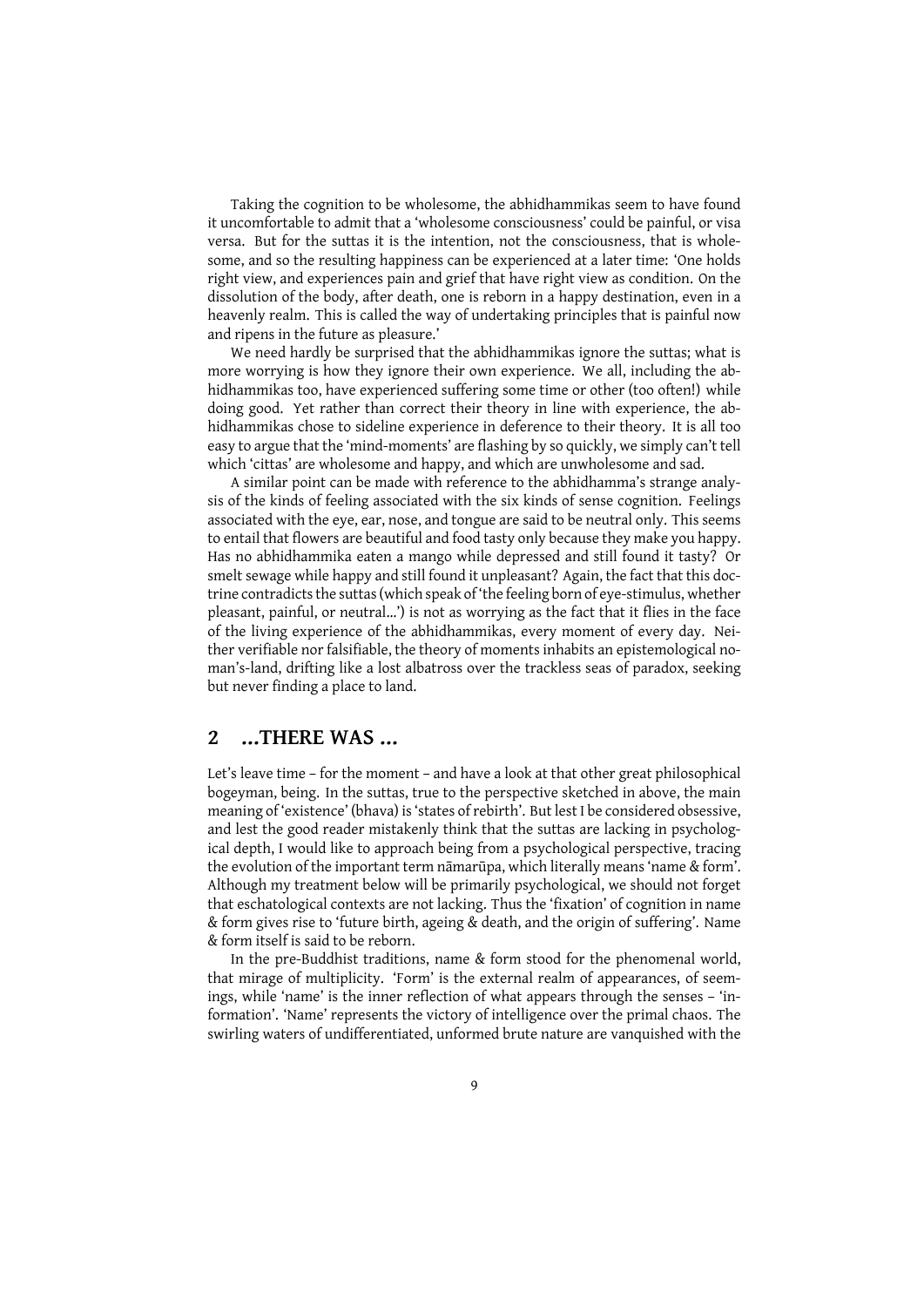magic power of name, which organizes and renders intelligible the cosmos, and hence bestows meaning, an understanding of one's place in nature, and the power to manipulate nature – the same power that has ultimately resulted in modern science. Name & form correspond so closely that the ideas, the names, seem to inhere in the forms perceived, granting those who know names a mysterious power over the external world. This stage of understanding is represented in the Indian tradition by the Vedas, the oldest extant Indian literature.

The pre-Buddhist traditions were agreed that liberation is not to be gained through such means, but through the dissolution of name & form in that cosmic ocean of consciousness (*vijñāna*), freed from the limitations of concepts. But the Buddha's insight disclosed that consciousness itself was bound up with name & form in a relationship of needy dependency. For the Buddha, infinite consciousness meant infinite suffering.

The following verses, one from the Upanishads and one from the Sutta Nipāta, illustrate how parallel terms can vividly express quite different ideas when transformed by the magic of metaphor. (In the Sutta Nipāta verse, the term 'name-group' is not a synonym for name & form, but just means 'name'. This verse was spoken to a brahman ascetic who wished to know the fate of one who gained release based on the sphere of nothingness, a formless attainment.)

The Ending of Name & Form

| Mundaka Upanisad 3.2.8                    | Sutta Nipāta 1080                       |
|-------------------------------------------|-----------------------------------------|
| Yathā nadyas syandamānās samudre          | Accī yathā vātavegena khittā            |
| Just as rivers flowing into the ocean     | Just as a flame tossed by a strong wind |
| Astam gacchanti nāmarūpe vihāya           | Attham paleti na upeti sankham          |
| Go to their end, having dropped name &    | Goes out to the end, and does not enter |
| form                                      | reckoning                               |
| Tathā vidvān nāmarūpād vimuktaḥ           | Evam munī nāmakāyā vimutto              |
| Thus the realized [sage], freed from name | Thus the sage, freed from the name-     |
| & form                                    | group                                   |
| Parātparam puruṣam upaiti divyam          | Attham paleti na upeti sankham          |
| Beyond the beyond is that Man he enters,  | Goes out to the end, and does not enter |
| divine.                                   | reckoning                               |
|                                           |                                         |

Let us continue the story of name & form in the specifically Buddhist context of dependent origination. There, name & form is shown to be dependent on cognition. This suggests that 'name' is a term for certain mental functions exclusive of cognition, while 'form' designates physical phenomena. There is a very interesting passage in the Mahā Nidāna Sutta which highlights the root meaning of 'name'. I would therefore consider this to be an early conception of 'name'. The passage is obscure even in Pali and nearly incomprehensible in a literal English translation, so I paraphrase.

'Name' and 'form' are each shown to correlate with a particular kind of 'contact'. Name correlates to 'labeling contact', while form correlates to 'impact contact'. So let us have a look at this 'contact'. In the normal analysis of contact, it is said to be the cooperation of three factors: the external sense object (e.g. 'image'), the internal sense organ (e.g. 'eye'), and the corresponding class of cognition (e.g. 'visual cognition'). In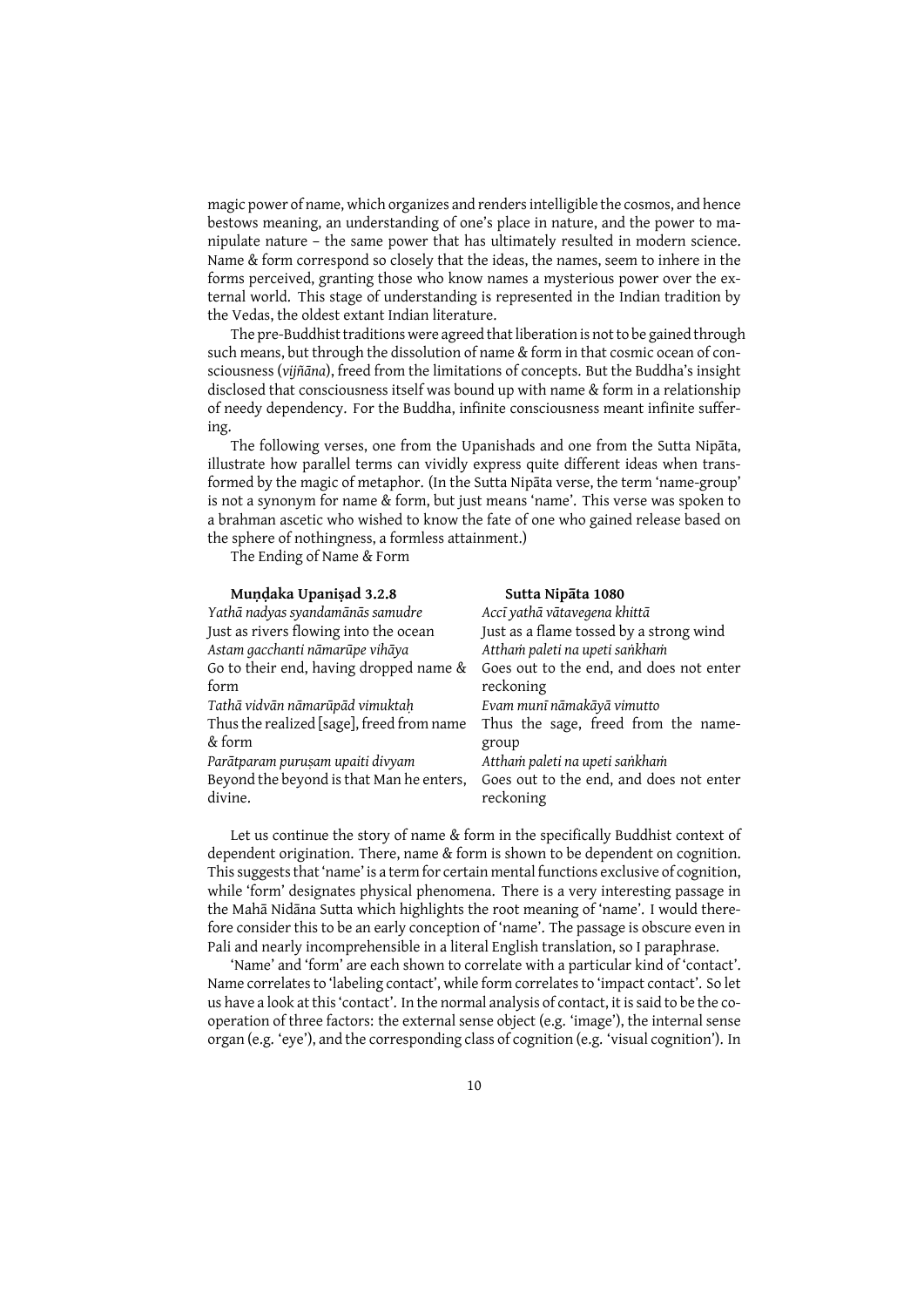the case of the five physical senses, then, the 'impact contact' would be the 'impact' of the external sense object on the internal sense organ – light 'hitting' the eye, or sound 'hitting' the ear. In the case of mental cognition, we have the mental objects (dhammas), *mano* (usually rendered 'mind'), and *mano* -cognition.

What then is this *mano*? It's not defined in this context in the suttas, so any explanation remains speculative. In simpler, non-specialized contexts, such as the three doors of action (body, speech, and mind), *mano* is more or less a synonym for 'mind' (*citta*) or 'cognition' (*viññāṇa*). But here, since *mano* is clearly distinguished from *mano*-cognition, it seems to carry a more specialized nuance.

The abhidhammikas invoke their beloved 'mind-moment' here, opining that *mano* refers to certain kinds of mind-moments in the process of cognition, while *mano*cognition refers to certain others. Specifically, the manodhātu is defined as the 'fivedoor adverting consciousness' and the 'receiving consciousness' that accepts the fivesense impingement; which is rather odd since the manodhātu is the support for *mano*cognition, not five-sense cognition. Elsewhere *mano* is inconsistently identified with bhavaṅga, the supposed subliminal 'life continuum consciousness', which is interrupted by 'adverting consciousness' to give rise to a process of active cognition; this despite the fact that the relevant sutta passage clearly states that *mano* must be intact, not cut off, in order for *mano*-cognition to manifest. Furthermore, the suttas make it plain that the 'co-operation' (*saṅgati*, 'coming together') of *mano*, mental objects, and *mano*-cognition constitutes contact. How can separate mind-moments occur simultaneously?

Since in the abhidhamma the simultaneous occurrence of the three factors becomes stretched out into successive occurrence, it would seem only natural to further separate out contact, dignifying it with a real existence of its own, rather than being a mere function. So the abhidhammikas alter the sutta statement that the three are contact (*tiṇṇaṁ saṅgati phasso*) to the three give rise to contact (*tiṇṇaṁ saṅgatiyā phasso*). To sum up. The suttas say: 'Dependent on *mano* and mental objects arises *mano*-cognition . The co-operation of the three is contact.' The abhidhamma explains: 'Dependent on certain kinds of cognition and mental objects arises sense cognition or other kinds of mental cognition. Due to the co-operation of the three is contact.' In all modesty, I think we can do a little better than that.

*Mano* and mental objects here give rise to cognition, in the same way that name & form gives rise to cognition. And just as the physical sense organs are physical constructs that enable or facilitate the act of physical cognition, so too *mano* would seem to be a mental 'construct' that enables or facilitates the act of mental cognition. I would therefore suggest that it seems to be similar if not identical with 'name' itself. We might therefore render it in this context as 'mentality'. The 'mental objects' would most commonly consist of 'thoughts', etc., which are related to 'name', and also 'mental images', which are part of 'form'.

But we digress. To return to the Mahā Nidāna Sutta, we now have form giving rise to 'impact contact' consisting in the impact of external sense objects on the sense organs, and name, appropriately enough, giving rise to 'labeling contact' consisting in conceptual processing of sense data. I am desperately flailing about here in a probably doomed attempt to avoid making this discussion too technical. There are important qualifications to be made to my discussion both above and below, but I hope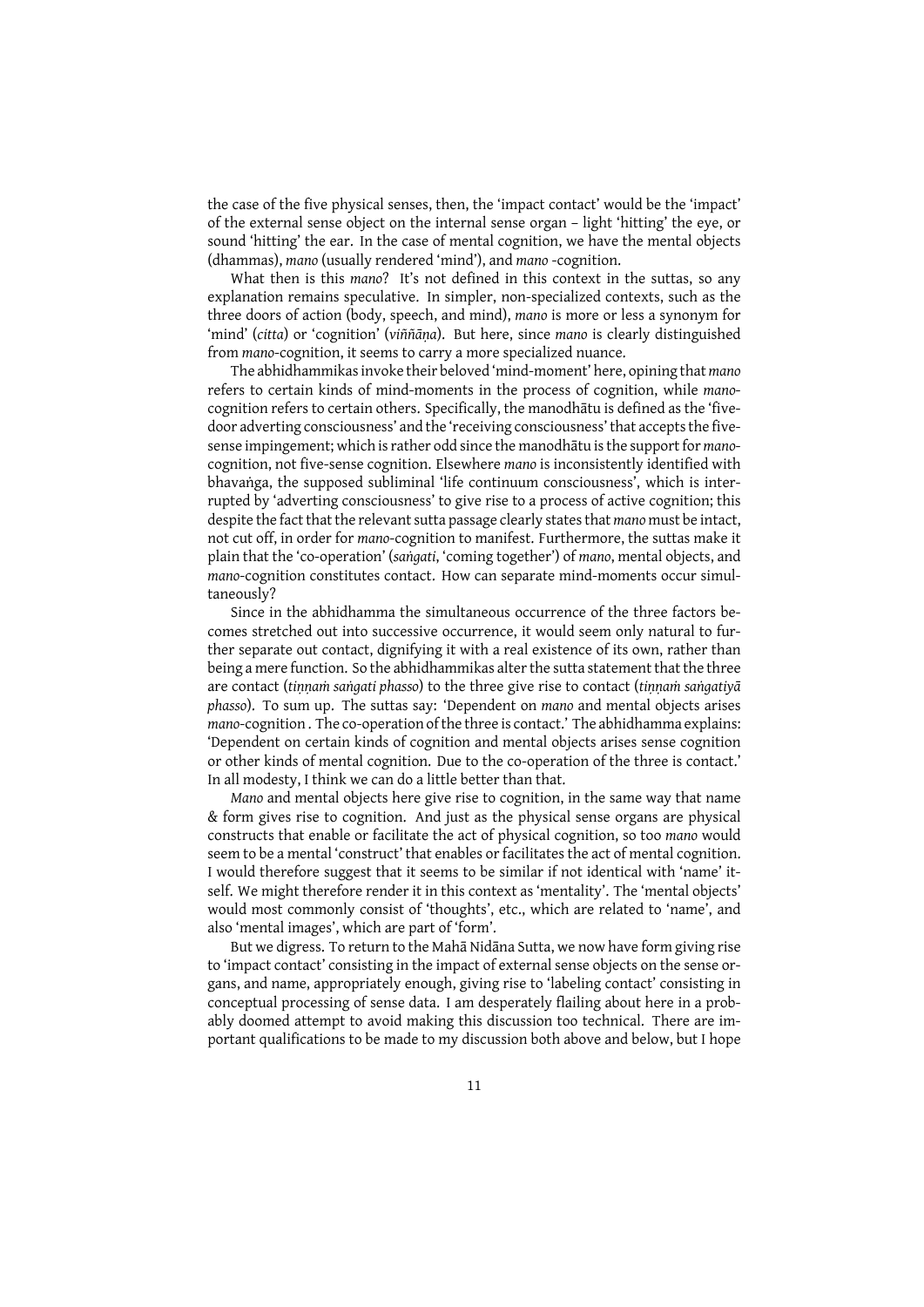that by simplifying somewhat I can clarify the outlines without distortion. We can see that 'impact contact' deals primarily with receiving data from outside, while 'labeling contact' deals primarily with processing inner, conceptual information. Thus the earlier, mystical understanding of name & form receives a strictly rational, psychological treatment. Name & form are shown to be interdependent. If there were no name, there could be no labeling, i.e. no conceptual processing of sensory experience. If there were no form, there would be no awareness of the world outside. Finally the passage proceeds by way of synthesis to show that both of these processes are essential aspects of 'contact'.

So far I have treated this analysis as general psychology. But the context, and elsewhere too, suggests that it may be applied rather more specifically to the field of infant development. Thus we can see that without sensory stimulus the infant's mind would not develop past an undifferentiated, 'oceanic' subconscious, like a fetus in the womb. And without developing conceptual abilities one could not learn to assimilate and process sensory input in a meaningful and useful form.

But I have omitted the most important aspect of this passage for understanding early Buddhist ontology. Normally in dependent origination, existence is simply described in terms of the existence of the factor itself, as in the famous formula: 'This being, that is…this not being, that is not'. But our present passage speaks, not of the existence of, say, 'name', but of the existence of 'the features, properties, signs, and summaries by which there is a concept of name'. If these 'properties' are absent, no 'labeling contact' regarding 'form' can be 'found'. Conversely, if the 'properties' by which there is a 'concept' of 'form' are absent, no 'impact contact' regarding 'name' can be 'found'.

This demonstrates in a most emphatic and explicit way that the 'properties' by which phenomena are known are, for all Dhamma purposes, equivalent to the phenomena themselves, since they perform the identical function in dependent origination. We cannot distinguish between a thing's properties and the thing itself, since the label we give a 'thing' is just a concept denoting the exercise of certain functions. To say a thing 'exists' is to say it is 'found'. And the very workings of experience, the fundamental structure of information processing, is necessarily dependent on this conceptual apparatus. Without 'labeling', without the properties by which a thing is 'conceptualized', stimulus, and hence the entire perceptual process cannot work. Thus this passage thoroughly demolishes any attempt to wedge a division between 'ultimate reality' and 'conventional reality'. Wisdom does not consist in going past convention to the ultimate substratum, but in understanding how conceptualizing is inherent in the cognitive process itself. Hence the Buddha said that the extent of concepts, language, and labeling is precisely the domain of wisdom; that is, birth, ageing, and death, cognition together with name & form.

Bhikkhu Bodhi, however, reads this passage in just the opposite way. For him, the mention of the 'properties' implies that they are conceptually distinct from the thing in & of itself. But he is surely just reading a later agenda into an earlier teaching. He buttresses his position with reference to the three 'ways' of speech, designation, and language, mentioned a little below in our sutta. Claiming support from the commentaries (although they are not consistent here, always a suspicious sign), he says that 'speech' refers to conceptual description, while the 'way' of speech refers to the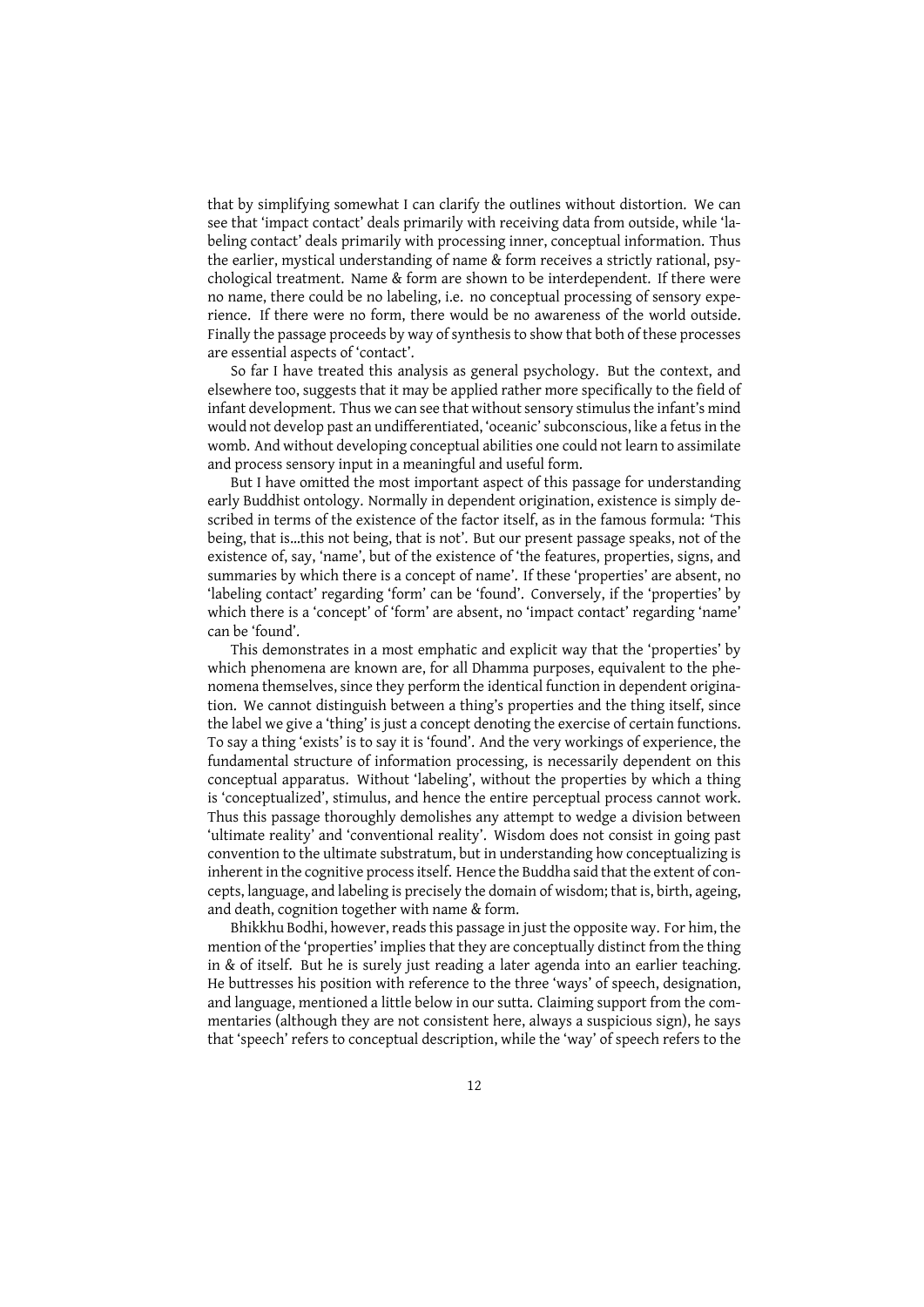objective referent of speech, i.e. the five aggregates.

Unfortunately, when the identical phrase occurs in the Khandha Saṁyutta, it refers to, not five, but three 'ways' of speech – that is, past tense, future tense, and present tense (remembering that in Pali these tenses often mean past lives, future lives, and the present life). Any statement must be phrased in terms of these modes, and must therefore buy into time, into the course of rebirths. This is especially so in a heavily inflected language like Pali, where the tenses are built into the verb forms; the statement would perhaps lose some of its punch when applied to, say, Chinese or other uninflected languages where tenses may be omitted.

Understanding the difference between 'ultimate' and 'conventional' truth was upheld by later Buddhists as a sign of profound wisdom, a key to penetrating the inner mysteries of the Dhamma. But any specialized field of endeavor – from mechanics to mathematics, from fishing to physics – will develop a technical vocabulary of terms used in narrowly defined and sometimes eccentric ways – a jargon. Dhamma is no different. We just take our jargon a tad too seriously.

Tracing the arbitrary and inconsistent usage of this ontological apartheid in its checkered career through Buddhist history, I can discern only one constant factor – to exalt one's own teachings as 'ultimate' and denigrate others' as 'conventional'. Thus the abhidhamma is 'ultimate' while the suttas are 'conventional'; or the Mahayana suttas are 'ultimate' while the abhidhamma is 'conventional'. It is a standard piece of abhidhamma rhetoric to claim that the entire abhidhamma is phrased in terms of 'ultimate truth'. But this is transparent bluster. There are two whole books, and much material elsewhere in the Abhidhamma Pitaka, that straightforwardly talk of what even the abhidhammikas would consider to be 'conventional' truth. Thus the Kathāvatthu enlightens us with learned discussions on such crucial issues as, say, the smell of the Buddha's excrement. However I allege that every word in the Abhidhamma Piṭaka, from '*kusala*' to '*paccayo*', is nothing but convention.

Probably the composers of the Abhidhamma Piṭaka would agree with me. The Puggala Paññatti ('The Concept of the Person') lists six concepts, the concepts of aggregates, sense media, elements, truths, faculties, and persons. The Puggala Paññatti itself obviously deals with the sixth kind of concept, and the rest of the Abhidhamma Pitaka deals with the remaining concepts. Thus, in harmony with the suttas and the rest of the Abhidhamma Pitaka, there is no attempt to sanctify the aggregates, etc., with a privileged ontological status above the 'person'.

The later abhidhammikas, drawing on the subtle epistemology of the Sautrāntikas, proposed that conventional truth is known through inference (*anvaya*, *anumāna*), while ultimate truth is known through direct perception (*paccakkha*). Ultimate truth is then said to constitute the objects of *vipassanā*, while the objects of*samatha* are mere conventional truth. I have argued elsewhere at length that *samatha* and *vipassanā* are not distinguished in the suttas by their objects, but by their characteristic emphasis on either peace or understanding. But I do not need to resort to the subtleties of dialectic to refute this theory. For we need only glance at the way 'direct knowledge' (*dhamme ñāṇaṁ*) and 'inferential knowledge' (*anvaye ñāṇa*ṁ) are treated in the Nidāna Saṁyutta to see that they are both aspects of vipassanā. Direct knowledge understands the present; inferential knowledge understands the past and future.

In the Mahā Nidāna Sutta passage, name and form are also called the 'name group'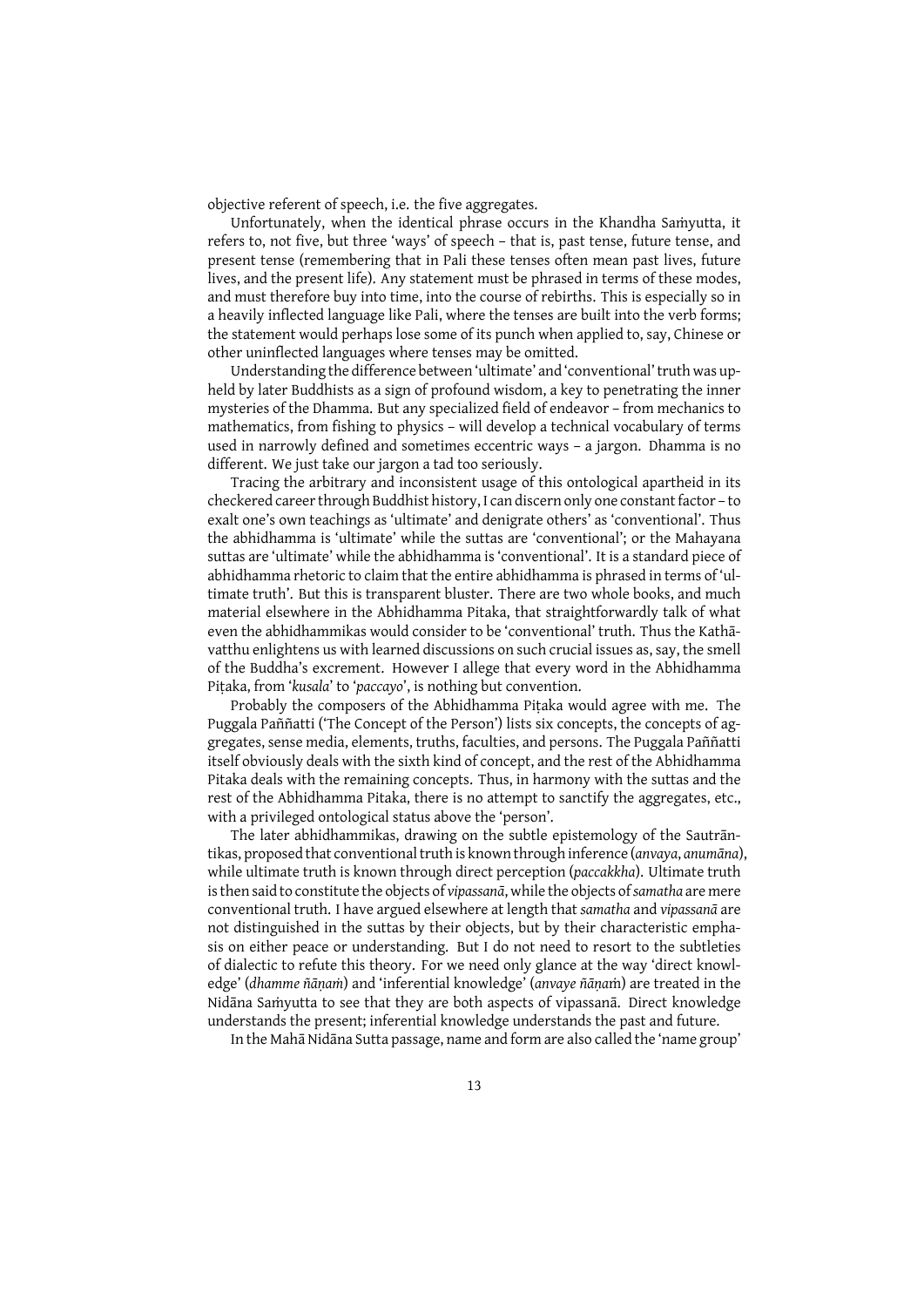and the 'form group', implying that each consists of a number of factors. Elsewhere in the suttas they are indeed defined, not synthetically as above, but analytically. Name is feeling, perception, attention, contact, and volition. Form is the four great physical properties and derived form. The connection between name and its original meaning is growing weaker. It is now an umbrella term for a class of mental functions, only some of which are directly associated with conceptualizing. One factor which is, however, associated with conceptualizing is 'perception'. This is the associative aspect of consciousness. 'Perception' (*saññā*) relates to 'cognition' (*viññāṇa*) as 'connotation' relates to 'denotation'. The suttas treat it as a key aspect of concept formation. In everyday usage it can mean 'contract', 'agreement'. In this sense, perception (*saññā*) approaches the meaning of convention (*sammuti*). The two are etymologically parallel. Noteworthy by its absence from name is 'thought' (*vitakka*), which is not an essential factor for consciousness. Elsewhere the factors constituting name are said to precede thought. So it seems that despite the terms 'name' and 'labeling', name deals with very fundamental, pre-linguistic proto-conceptual processes.

By the time of the abhidhamma, name has drifted even further from its basic meaning. Now name becomes an umbrella for all mental phenomena, including cognition, which as we saw above was specifically excluded in the suttas. This is justified by relying on a spurious connection with the verb 'to bend', and asserting that cognition 'bends' towards its objects – a highly athletic accomplishment for our agile mind-moment! Thus 'name & form' becomes translated as 'mind and body', the 'ultimate reality', and wisdom is the ability to mince these into very small bits. Which rather misses the point. A skilled surgeon is not one who can hack their patient into shreds, but one who can delicately remove just the diseased tissue.

Let's compare analytic treatment in the suttas and abhidhamma. Consider the famous chariot simile. Just as when the parts come together the word 'chariot' is used, so too when the five aggregates are present the word 'self' is used. There's no implication that the parts are in any way more 'ultimate' than the chariot as a whole. The parts are themselves just constructs that may be further analyzed. Nor is there any implication that there would be any benefit in reducing the chariot to 'ultimate' parts and defining every element, even if this was possible. The purpose of the analysis is simply to show that the word 'chariot' is a convention, not to prove that there is something else which is not a convention. By postulating an ontologically privileged ultimate strata of being, one is committing the very error the original simile was designed to dispel. There are sutta passages where the Buddha, notably when discussing self-theories, emphasizes that he is just speaking conventionally. Modern translators often supply a helpful note informing us that this is a reference to the 'two levels of truth', ultimate and conventional; but the passages say nothing of 'ultimate truth'!

Another aspect of the chariot simile is that it is not reductionist – none of the parts of a chariot performs the functions of the whole. We can't divide one big chariot into two small chariots. Rather, the function of a chariot, its 'driveability', is a property that emerges from the harmonious co-operation of the various parts. But the abhidhamma posits an ultra-crude reductionism, beyond anything dreamt of by science. Each *kalapa* – the ultimate unit of matter, compared by modern abhidhammikas with such concepts as the 'atom' or the 'electron', has its own color, taste, smell,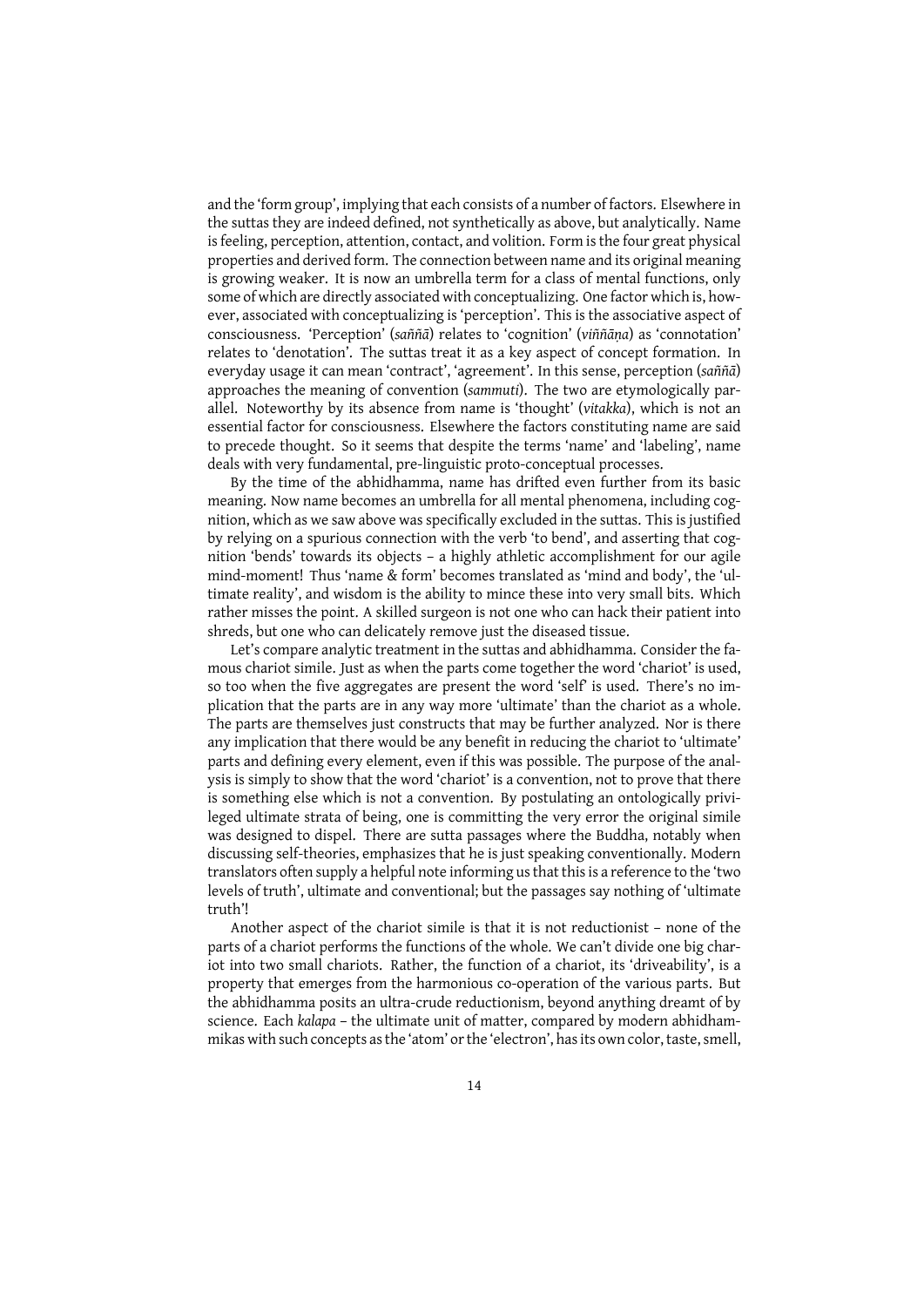and nutriment. Instead of 'taste' being a complex phenomenon involving chemical, physiological, and psychological factors, it's just a big pile of little tastes. Perhaps the physicists may have some opinion as to the flavor of sub-atomic particles. This kind of analysis just carries ideas over from the 'big' world into the 'small' world and pats itself on the back for being so clever. So too the self (*attā*) is just a big pile of 'self-existents' (*sabhāva*).

This kind of analysis is reminiscent of Jain animism, which sees all existence as composed of atoms (*paramāṇu*), which they call 'persons' (*pudgala*). These are elemental souls (*jīva*, lives), possessed of color, odor, and taste. The souls of earth, etc., are tiny, undeveloped, and can only be perceived when vast amounts of them accumulate in one place. The souls of humans are merely an advanced version. The simple animistic theories of the early Jaina Sutras, whose concepts probably pre-date the Buddha, became developed by their commentaries in abstruse and baffling detail. In fact, the elements of earth, water, etc., were commonly worshipped as gods in ancient times. This throws doubt on the claim that the Buddha demonstrated not-self simply by showing that what we call a 'person' is no more than a conglomerate of elements, since those listening would have regarded the elements themselves as selves or souls. Again, we cannot argue that what we normally think of as a self is merely the five aggregates; for it is precisely the five aggregates that are identified with the self: 'Physical form is self, feeling is self…'. Dividing things up further just multiplies selves. Horror of horrors!

With this redefinition of name & form that came to prevail in the abhidhamma, we seem to be moving towards a reification of the treatment of phenomena, that is, treating them as entities rather than events. This impression is reinforced when we see how the abhidhamma handles the crucial task of definition, supposedly its forte. We have seen that the suttas typically define a noun with a verb; for example, 'cognition' = 'cognizes'. This kind of definition is exactly parallel with the ambiguity between waves and particles in quantum physics. It implies that a 'thing' and an 'event' are in some sense equivalent; or, more generally , that 'being' and 'time' are different modes of describing the same reality. Another way of putting this is that 'being' and 'time', since they are concepts, are incapable of fully apprehending the richness of experience. We may provisionally denote an aspect of experience in terms of 'being' with a noun, or of 'time' with a verb; but the reality of experience is always something else, something more. Flexibly employing the two approaches will prove more authentic than commitment to a hard and fast division between the two.

But the abhidhamma is, of course, thus committed, postulating a rigid, mechanistic, absolute 'time' made up of a row of bricks of 'being'. So the abhidhamma, ignoring the subtleties of the suttas, defines cognition by merely listing a series of synonyms. 2

The reifying tendency takes full flight in later abhidhamma literature. Here the key term is '*dhamma*'. We have seen that for the suttas, *dhamma* refers exclusively to the empirical phenomena of experience – the Buddha expressly declared that all he teaches is suffering and the end of suffering. But the abhidhamma makes an ap-

<sup>2</sup>This includes the minor poetic terms *paṇḍara*, *mānasa*, and *hadaya*, but omits the important technical term *ceto*. Again, despite mentioning pedantic variations on *mano*, some of which don't appear in the suttas, it omits the important *manodhātu*.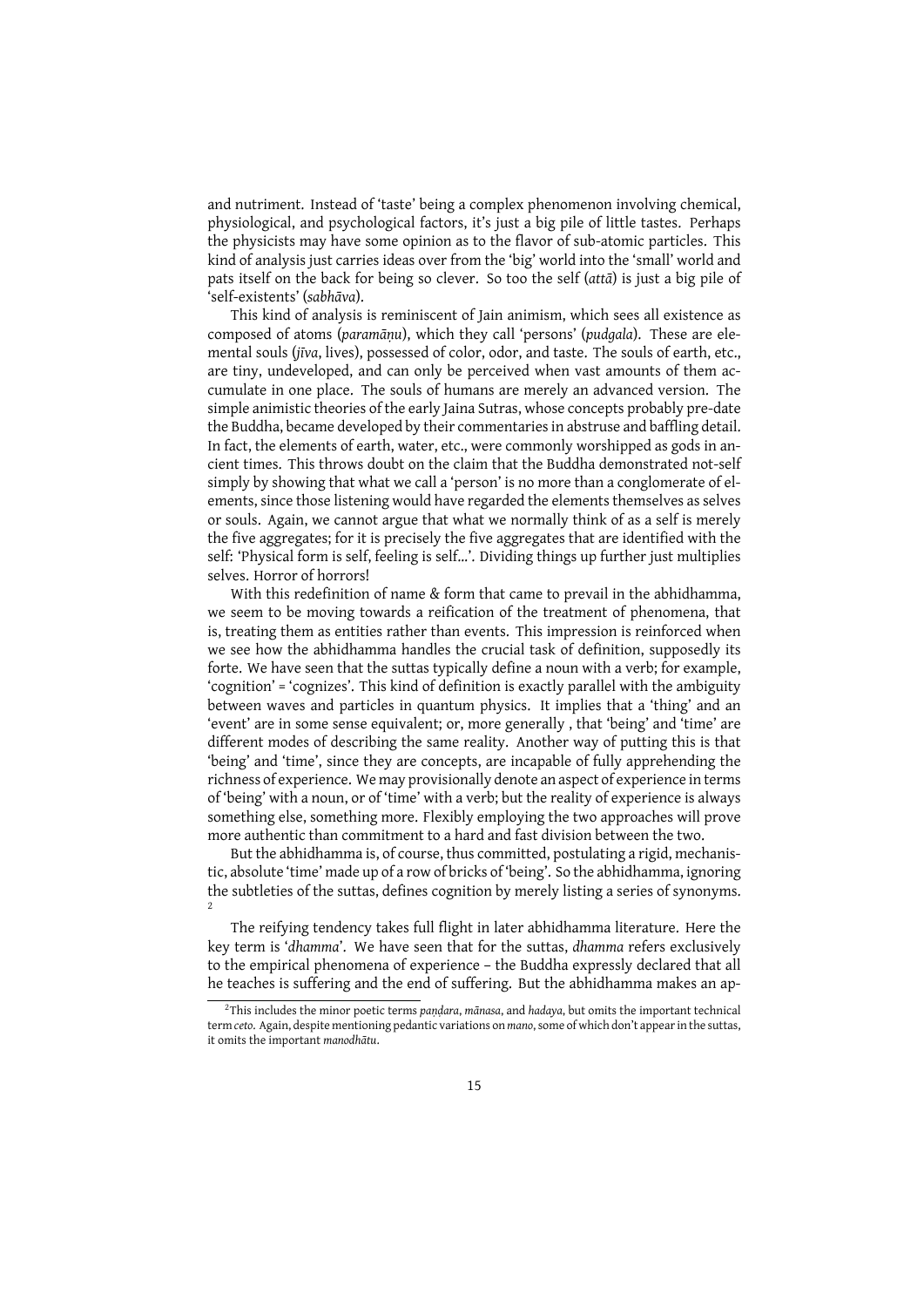parently innocuous shift – dhammas become *defined* by their '*sabhāva*', their 'intrinsic essence', or 'own-nature', or 'self-existent'. The commentaries do sometimes make use of the manner of defining a noun in terms of a verb. But they carefully say that this is a mere contingent usage; the ultimate mode of definition is to define a phenomenon (*dhamma*) by its intrinsic essence (*sabhāva*). The *sabhāva* is really the same as the *dhamma*, we're told, but the distinction must be made for the purpose of definition. Say what? Why on earth is it any easier to define a *sabhāva* than to define a *dhamma*?

At this point the trusting and slightly overawed novice student – like your present author in his starry-eyed youth – nods sagely in assumed comprehension and then proceeds to forget this strangely inexplicable comment as they are snowed under by a sea of detail. The doctrine of *sabhāvas* has been subjected to withering criticism since its inception, yet it saunters along quite merrily, blithely ignoring its own silliness. The true purpose of the *sabhāva* doctrine, I allege, is to shift the domain of discourse behind another metaphysical curtain. The real action, the 'ultimate reality', is going on backstage.

Some sophisticated modern abhidhammikas, however, deny that the abhidhamma falls into substantialist conceptions. Mind moments, they say, are 'acts' or 'events' of consciousness. They are 'knowing', not that which knows'. Great; we agree as to the fundamental conception of consciousness. The question is whether we feel this conception dominates the abhidhamma or not. Here I feel that these scholars, implicitly accepting the criticism, are subconsciously adjusting the abhidhamma to escape its force. Since the abhidhamma is (of course!) phrased entirely in terms of ultimate truth, we should expect that the treatment of consciousness as a function will be entirely plain and explicit throughout. But no – the abhidhamma constantly speaks of mind-moments as entities performing functions, as accompanying mental factors, or as possessing ethical qualities, not simply as the cognizance of these things. One could argue that this is just for linguistic convenience. But idiomaticness is not a relevant criterion in abhidhamma language. If mind is spoken of as an entity, it must be an entity. If elsewhere this is denied, this simply adds incoherence to error. Please note that these are not trivial or pedantic criticisms, but go to the heart of what abhidhamma means. The very idea of ultimate truth is misguided and must inevitably lead to the grasping of the word, the expression, as Truth itself. Here's a classic example of hardcore ontological realism from a modern abhidhammika.

[*Rūpa paramatthas*] 'are also subject to change, yet the distinctive characteristics [*sabhāva*] of these *rūpas* are identically the same whether they are found in a vessel or a vase. They preserve their identity in whatever combination they are found – hence the commentarial interpretation of parama as "immutable" or "real". "*Attha*" exactly corresponds to the English multi-significant term "thing".' <sup>3</sup>

Let's take an overview of the two main books of the Abhidhamma Pitaka, the Dhammasaṅgaṇī and the Paṭṭhāna. The first is chiefly concerned with the analysis and categorization of dhammas, while the second concerns itself with synthesis,

<sup>3</sup>Narada, *A Manual of Abhidhamma*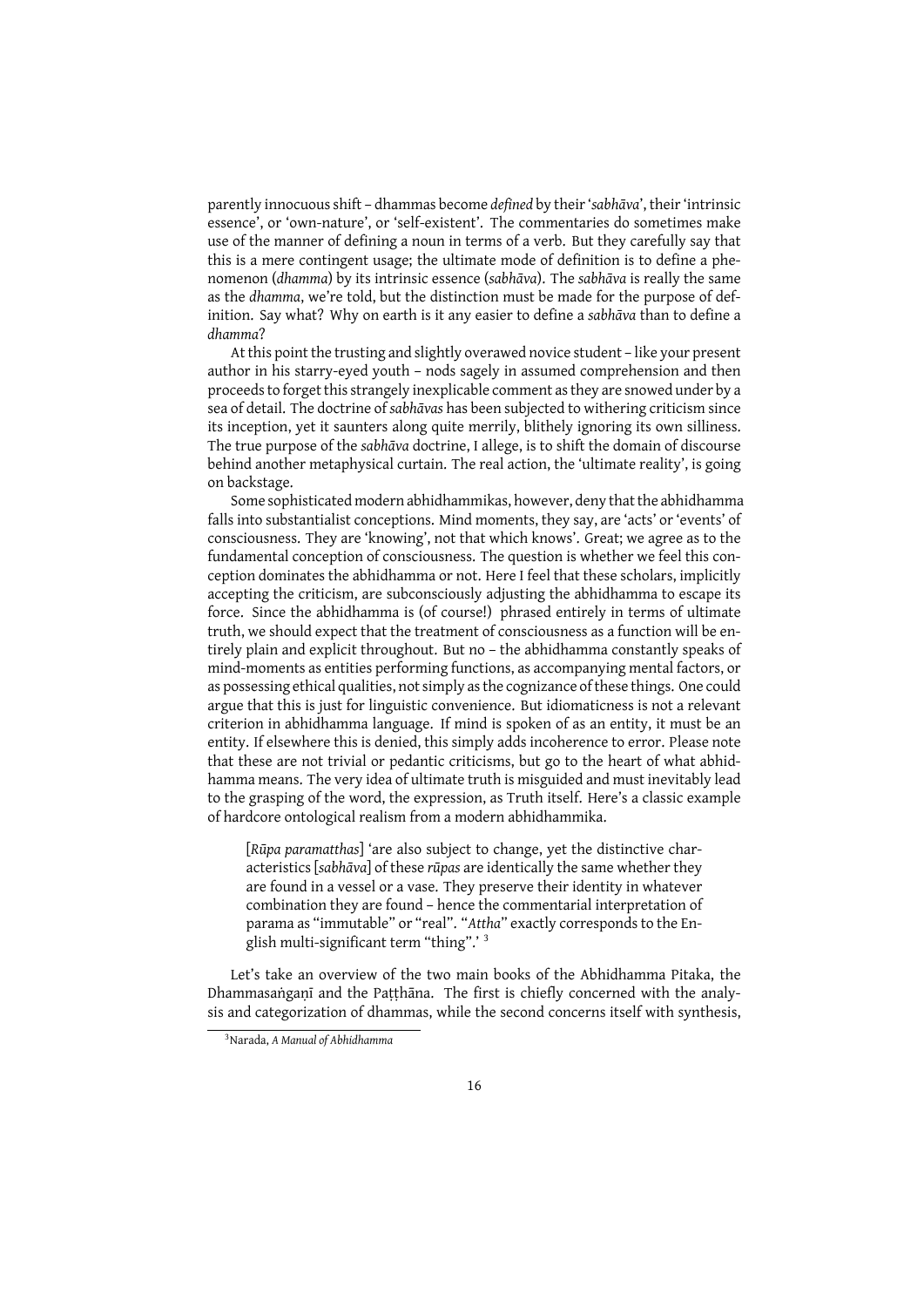relentlessly cataloguing all the possible relations of phenomena. This is sometimes called the analytic/synthetic method, a label apparently designed to defend the abhidhamma against the charge that it is obsessed with dualistic analysis.

I would like to take the liberty of comparing this procedure with that of God in Genesis. First we make a mould of clay (= *rūpa*, defined as 'without mind'). Then we take the breath of God (= *nāma*, defined as 'without matter'). Then we inject one into the other. Thus mind-body dualism – that hydra-headed specter which has haunted the corridors of thought for thousands of years – takes root in Buddhism. We are left with the Frankensteinian problem of explaining how two utterly different kinds of entity end up co-inhabiting the same monstrous conglomerate – the ghost in the machine.

This task is the burden of the Paṭṭhāna, a book whose labyrinthine mazes are ideally suited to masking the fact that it is a spurious solution to a pseudo-problem. The Paṭṭhāna, the most revered – and therefore least read – of all abhidhamma books, is said to present 24 modes of conditional relationships. It does nothing of the sort. Most of the much-vaunted 'modes of conditional relations' are merely lists of *dhammas*that act as condition for other *dhammas*. The text says little about causality as such; in fact this work excels all other products of the human mind in its combination of verbosity of form with vacuity of content. Remarkably, it is less intellectually stimulating and less readable than a telephone book. The Paṭṭhāna attempts to glue the mind and the body back together again with its 'dissociation condition', a term which perfectly encapsulates the strange world of mind-body dualism: things are connected by being disconnected. I can certainly confirm that if I think about this stuff too much, I end up in a very dissociated condition!

I feel that this implicit dualism of late Buddhism has had a subtle but important impact in the sometime failure of modern Buddhists to understand or to explain the Buddhist response to scientific critiques of religious concepts, most importantly life after death. The eschatological theories of most religions are explicitly dualistic. The soul and the body are two different things. At death the body is abandoned and the soul lives forever. This idea has been stubbornly lodged in the heart of Western thought since God did mouth-to-mouth on Adam.

Only in the 19th Century did some radical German scientists, fed up with the wooly-mindednss and unverifiability of metaphysical thought, do away with the soul altogether and decide to deal only with observable physical elements and forces. They wrote a manifesto to this effect and signed it, like pirates, in their own blood. It is crucial to see that this is a reaction to soul/body dualism, rejecting the soul and affirming the body. One of those young scientists went on to compose the theory of thermodynamics, whose key idea – 'for every action there is an equal and opposite reaction' – was specifically formulated to exclude the possibility of metaphysical intervention. The world is a closed system. There are no gaps through which the divine hand can reach in and intervene. Effectively this affirms that the soul and the body are the same.

This is, of course, one of the metaphysical positions which the Buddha famously declined to take a stand on: 'The soul is one thing, the body another', and 'The soul and the body are the same'. The Buddha escaped this problem by refusing to enter the arena. He rejected as useless the very assumptions underlying the formulation of the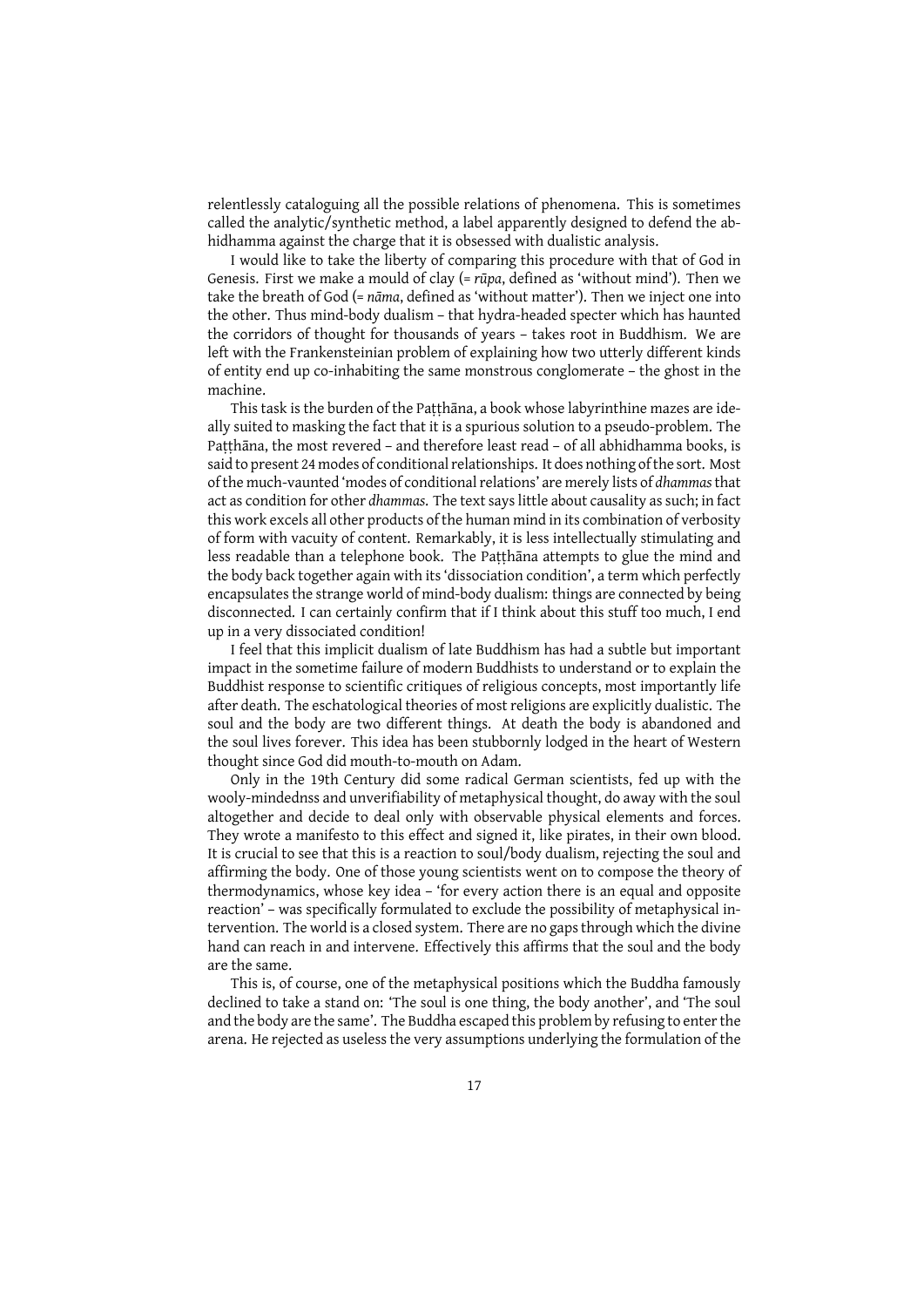question. It is like answering the question 'Do you beat your wife often?' So a Buddhist can point out that when the scientists define the physical world as a closed system, the mind is already there, making theories, devising assumptions, taking measurements, implicit in all scientific activity. We are therefore quite happy to agree with the scientists that no metaphysical entity can intervene or survive physical death. What takes rebirth is just this very same mind. So Buddhism, early Buddhism that is, easily escapes the general theoretical critiques by science of metaphysical theories. Specific Buddhist ideas, however, are still obviously subject to empirical testing by scientific means.

But the abhidhammikas, committed to their dualistic metaphysics, are unable to straightforwardly escape scientific critiques of metaphysical eschatology. Instead, they seem to feel that by making their psychology reductionist and mechanical enough they can avoid the problem, not realizing they are just making a reductionist and mechanical metaphysics. They say that when the series of conscious moments is cut off at death a new consciousness arises immediately, with no intermediary state, as the 're-linking consciousness' at the conception of a new individual. This view, derived from the Kathāvatthu, is obviously trying to distinguish the Buddhist notion of rebirth from the Brahmanical, which does posit a 'self' passing through an intermediate existence between births. Unfortunately for the abhidhammikas, there are a number of sutta passages that clearly accept an intermediate existence of some kind.

This again points up the abhidhammic misconception of 'not-self'. When a person dies, whether they go straight to another body, or pass through an intermediate state, (or hang around to scare the relatives and nibble the dainties at the funeral!) has nothing to do with whether they are a metaphysical entity or a conditioned process. The point is that this intermediate existence is impermanent and fed by craving. If I were a self theorist I would have no problem, taking advantage of the rich imaginative license afforded by metaphysical speculation, in postulating a 'self' in the last moment of consciousness that disappears and reappears with no interval as the 'self' underlying the new individual. In fact, I would have no problem in accepting the entire abhidhammic psychology and simply saying that there's a self underlying each of the mind moments. You might think such a theory absurd. I agree; but I think all metaphysical theories absurd. But they were the norm in ancient times, and I fear the abhidhammikas were just following the flock with their 'self-existent' underlying each of the dhammas.

The suttas refuse to countenance dualistic assumptions and so the problem does not arise. First they point to the flow of phenomena as they actually occur in experience, then draw attention to the crucial aspects by way of analysis and/or synthesis. The suttas, despite being misrepresented by abhidhamma-influenced translators, speak not of the 'mind and body', but of the 'body together with its consciousness'. Each of the various physical and mental aspects or qualities contribute their own special function to that great whorl of relationship we call 'experience'.

The doctrine of sabhāvas has been accused of destroying dependent origination. If a thing is 'self-existent', what need for conditions? If it is conditioned, what need for a 'self-existent'? The suttas typically speak of reality not as 'existent' (*bhāv*a), but as 'become' (*bhūta*), what has been conditionally produced. These are certainly not equivalent. Nibbana is the 'not-become' (*abhūta*), but, according to the abhidhamma,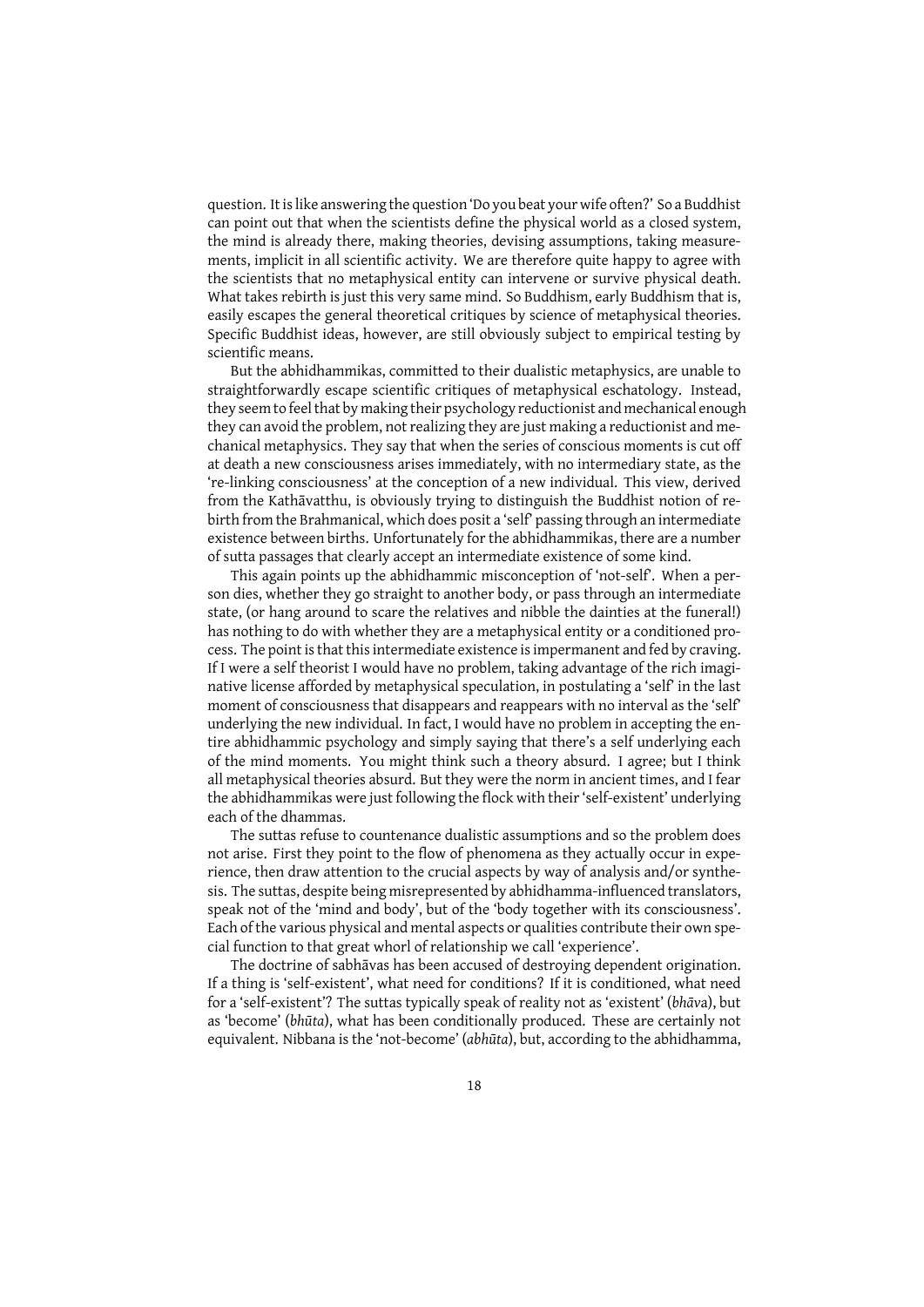it is 'self-existent' (*sabhāva*). The theory of sabhāvas thus posits an essential ontological similarity between Nibbana and *saṁsāra*. Hence the *sabhāvic* conception of Nibbana must fall prey to the most important of all arguments against God, a 'Ground of Being', or any other attempt to conceive the summum bonum in terms of an existing metaphysical absolute: the argument from evil.

Is '*sabhāvatā*', 'self-existingness', part of the first noble truth, that is, suffering? If it is, then Nibbana, since it partakes of *sabhāvatā*, must also partake of suffering. But if *sabhāvatā* is not suffering, what is it doing in the Dhamma? Surely it is but a metaphysical abstraction of no use in solving our spiritual problems. An obvious response to this argument is to contend that, while *sabhāvatā* in and of itself does not partake of suffering, still certain *sabhāvadhammas* are part of suffering, i.e. the five aggregates, while certain *sabhāvadhammas* are not part of suffering, i.e. Nibbana. But in this case too we must see that the doctrine of *sabhāvas* is unable to draw any relevant conceptual distinction between such radically different principles as true happiness and real suffering; how then can this doctrine help us to move from pain to peace?

So this metaphysical conception of 'being' in terms of sabhava is the culprit for the near-universal misconception of Nibbana as a kind of metaphysical Absolute, Ground of Being, Cosmic Consciousness, or 'Infinite Clear Light Non-dual Diamond Voidness'. In early Buddhist terms these ideas would translate as 'Absolute Suffering', 'Ground of Suffering', 'Cosmic Suffering', and 'Infinite Clear Light Non-dual Diamond Suffering'.

It is very true that the suttas emphatically affirm the reality of Nibbana; but reality in the suttas is in no sense and no way conceived in metaphysical terms. Such ideas are not merely incompatible with the suttas, but totally incommensurable; the Buddha had nothing to say when questioned on metaphysical issues. So when the suttas say, for example, 'There is anger in me', they speak of a simple empirical reality, with no underlying metaphysical implications. Similarly, when they say 'There is the unborn, the unbecome, the unmade, the unconditioned…' they speak of what is 'to be realized', with no underlying metaphysical implications. They affirm the reality of cessation. Nibbana exists in the same sense that unicorns, hobbits, God, the soul, mind-moments, or *sabhāvas* do not exist. It is not a fantasy, not an illusion, not a speculation, but is the ending of fantasy, of illusion, and of speculation.

The concept of *sabhāva*, then, clearly posits a sphere of 'being' divorced from conditions – and this is just what I mean by 'metaphysics'. It is a shadow world, a twilight zone where abstract definitions parade as 'ultimate reality', and phenomena come neatly labeled with their own name-tag – in Pali, of course.

Perhaps, gentle reader, you think I'm going over the top. I wish, I really do. But let us peruse the hallowed pages of the Visuddhimagga, the Bible of the abhidhammikas. That revered icon, in one of its more flamboyant flourishes of absurdity, actually insists that Pali is the 'root language of all languages', the 'self-existent language', hardwired into the circuitry of reality. <sup>4</sup> It is a sterling testament to the Visuddhimagga's faith in its own conceptual apparatus that it is willing to follow the implications of the sabhāva theory through to their logical conclusion, no matter how ludicrous.

In this they may have been influenced by contemporary Brahmanical theories.

<sup>4</sup>Visuddhimagga 14.25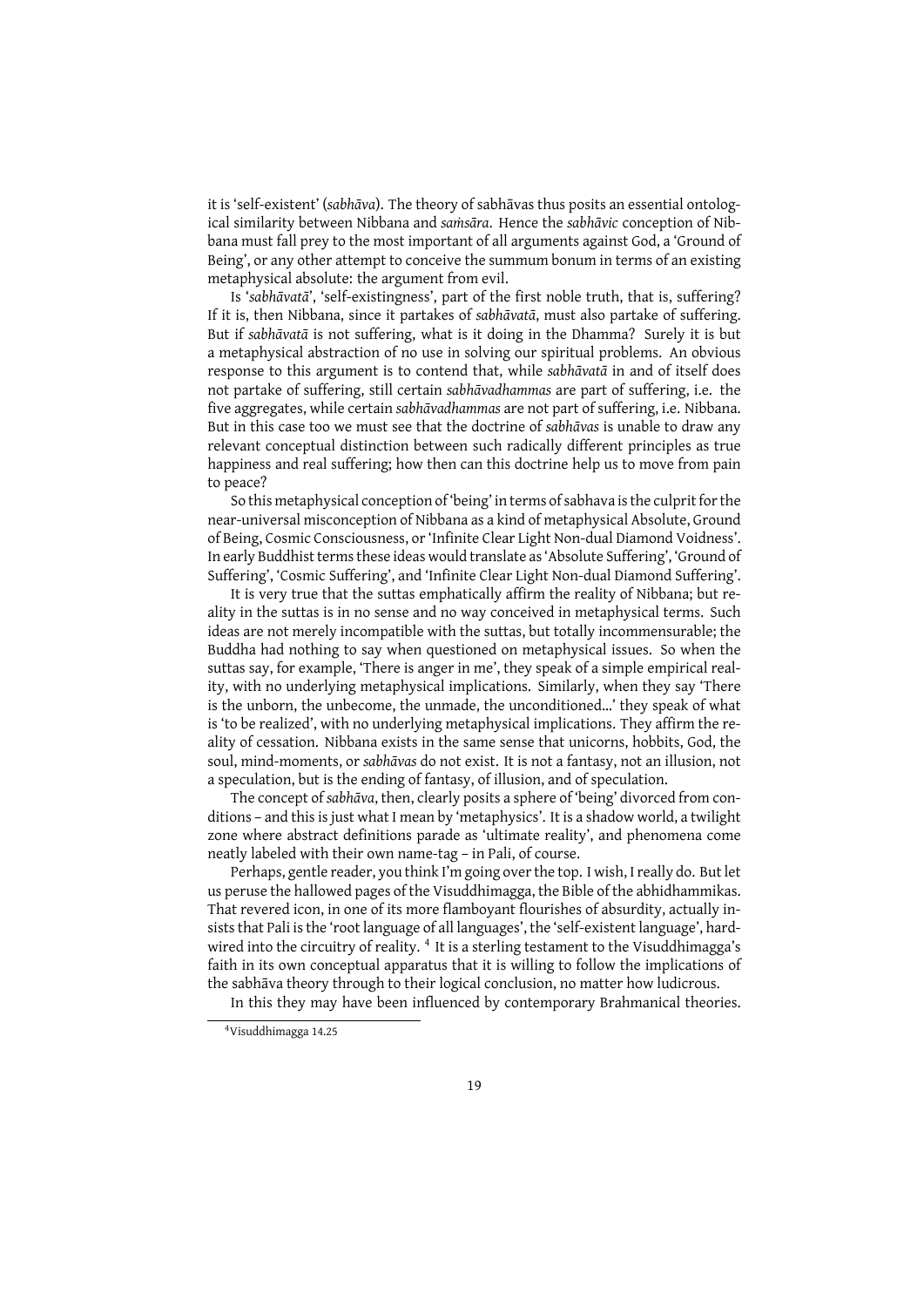For example, the Mīmaṁsās regarded the language of the Vedas as an emanation of Being into sound, and so when reciting Vedic mantras one was communing with patterns woven into the fabric of the cosmos, thus explaining the undoubted efficacy of the mantras. Similar ideas permeate Buddhist culture today. It reminds me of a statement by Tertullian, one of the fathers of the Catholic church – 'It is believable because it's absurd…It is certain because it's impossible'. Do we perhaps begin to see how a meditation system consisting in a labeling technique has managed to convince the world that it is a short-cut to 'ultimate reality'?

The fallacy of the theory of *sabhāvas*, just as with the theory of moments, lies in reading the connotations of our terms for reality into reality itself; that is, in assuming that reality reflects its conceptual description. Let me illustrate this by going back to Genesis. From our perspective, it's almost impossible to read that story without metaphorizing it, as I did above – did you notice? We automatically assume that the breath of God is a metaphor for an immaterial soul. But look again; nothing suggests such a metaphor.

The primitive tribespeople who wrote the story were yet to develop such sophisticated, abstract notions as an immaterial soul. They simply noticed that when a person is breathing they're alive and when they stop breathing they die. The conception of an immaterial soul developed gradually, in a series of successively more refined stages. But even the most refined conceptions of a self still embody characteristics of the simple notion from which they derive. As the breath is light, so the soul is light; as the breath is sensitive, so the soul is sensitive; as the breath is bound up with life and departs at death, so too the soul. Notice, too, that the basic mistake is not displaced by the refinement of the theory, but replicates itself, like a virus that becomes even deadlier as it evolves to outsmart the ever stronger antibiotics that are thrown at it. There simply are no distinct entities of 'breath' and 'body' which have to be somehow glued together. So too there is no distinct entity of 'soul' apart from the empirical reality of consciousness.

In just the same way, as the word 'contact' is independent from the word 'feeling', we assume that the *sabhāva* of contact is independent from the sabhāva of feeling. Just as the word 'mind' stays constant in time, we find the abhidhammikas asserting that the sabhāvas do not change over the three periods of time. <sup>5</sup> Just as the word 'dhamma' appears to exist objectively on the page, so they assume that the *sabhāvas* exist objectively in reality. And just as the theists, assuming that the word 'I' refers to an objectively existing entity, form a doctrine of self, so too the abhidhammikas, assuming that the word '*dhamma*' refers to an objectively existing entity, form a theory of *sabhāvas* (self-existents).

This is why the ancients unequivocally declared that the doctrine of *sabhāvas* amounts to nothing but a hidden doctrine of self. This position is quite explicit in the Hindu tradition; the Bhagavad-Gita says: 'The essential nature (*sabhāva*) is called the Self'. <sup>6</sup> This is just the same psychological process described in the Mahā Nidāna Sutta. We cannot distinguish between reality and our concepts of reality, because

<sup>5</sup>*Na hi kālabhedena dhammānaṁ sabhāvabhedo atthi*. ('Not by the division of time is there a division of the intrinsic essence of the dhammas'. Abhidhammatthasaṅgahavibhāvinīṭīkā, pg. 122. Quoted in Sumanapala *An Introduction to Theravada Abhidhamma*, pg. 94.

<sup>6</sup>Bhagavad-Gita 8.3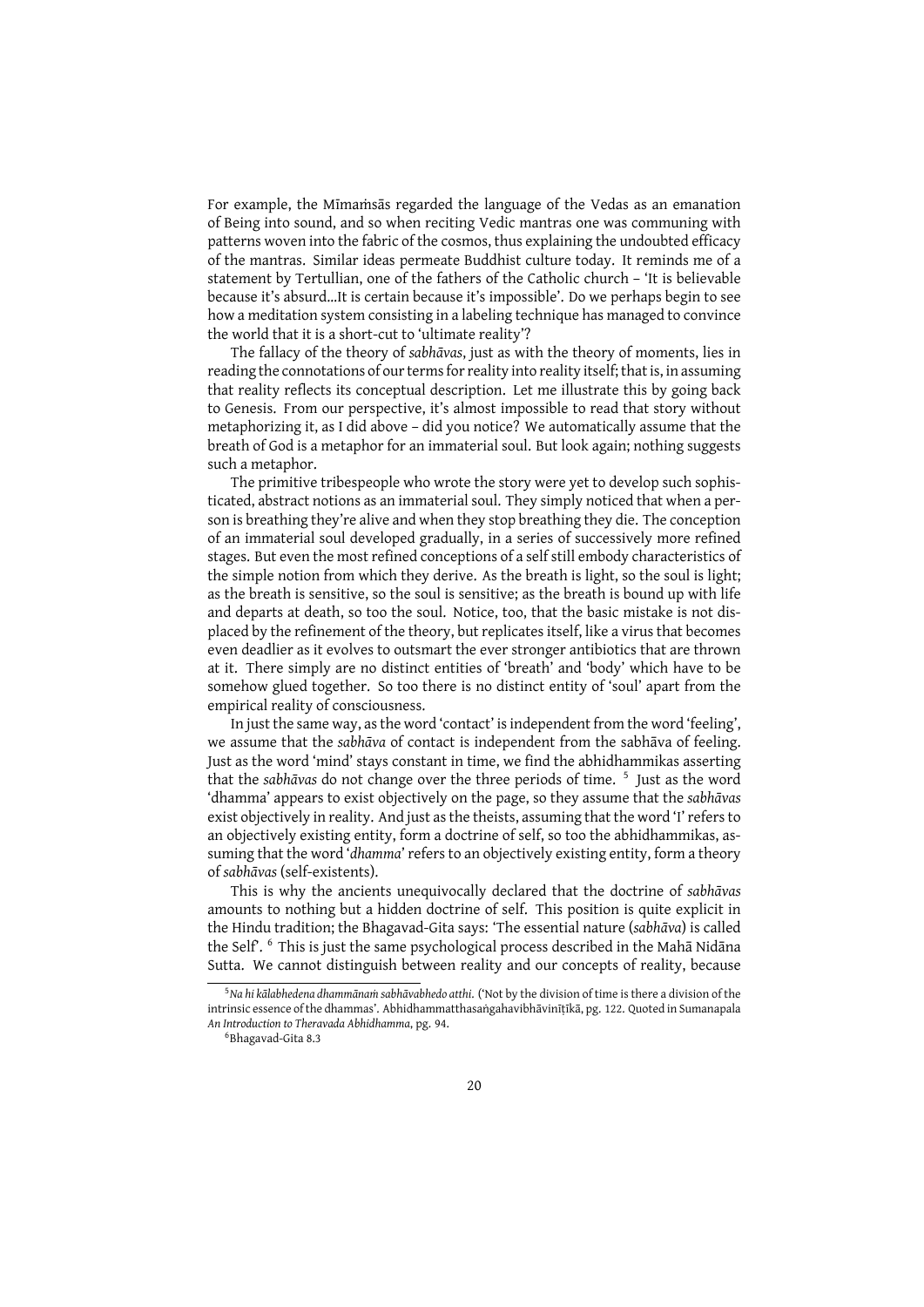our conceptual apparatus shapes the reality of experience – and this is the only reality we know. The only 'ultimate reality' beyond concepts is Nibbana – the ending of consciousness, the ending of time, the ending of being.

## **3 …THE WORD.**

With the foundations of being and time unceremoniously dismantled, the gleaming stainless-steel architectonics of the abhidhamma collapse inwards with a groan like the World Trade Center, or like the Titanic rent asunder on the cruel ice of dialectic. Perhaps it would be best to depart from the disaster area for a time, lest we be accused of being philosophical terrorists lingering to gloat at the scene of the crime. We could do with some light relief. Let me tell you a story.

Picture this, if you will. A time long ago, a place far away. A simple village, where the chickens squawk and the palm trees sway. There's a young lady who's recently been blessed with her first child. Tirelessly she dotes on him, cleans him, and feeds him. She loves nothing better than to sit rocking her darling as the evening settles cool and slow over the bustle of the day's activities.

But of a sudden the young baby is stricken with some nameless affliction. Daily he weakens; until one day, as his mother cradles him to her breast, he breaths his last sad, quiet breath. His mother is distraught, driven wild with grief and confusion. But her husband can offer no solace. Her mother and father, her brothers and sisters, her friends and relatives – they're all at a loss.

Finally someone suggests she go to the temple. She's never been before, never been interested. But now the grand pagoda looms above her as she mounts the steps. She dares the threshold, then pauses as her eyes adjust to the dim, smoky, candlelit interior. She creeps nervously in, bows at the altar, then approaches the priest. He sits, eyes half-closed as he mumbles some ancient *mantra*. The place is filled with mysterious ancient texts and exotic objects. She takes her place beneath his seat and asks her question.

'Venerable sir.'

'Yes, my child?'

'Venerable sir, what happens when we die?'

He looks kindly down at her and smiles. 'Death, my child, is no mystery. Let me explain. When you see something, it is not you who sees. There is a little man, the size of a thumb, who lives in your chest. He is the one who sees. When you hear something, it is the little man who hears. When the little man lifts up his arm, you lift up your arm. It is the little man who thinks, who speaks, who feels. When you die, the little man who is your self does not die. He flies out of your mouth to live up in the sky forever with all the other little men. So there's no need to be afraid of death.'

As she listens with growing comprehension her eyes fill with tears of joy. Gratefully she thanks the priest for clearing up her confusion, makes him an offering, bows, and leaves, her worries all gone.

" Yes, the details of the story are a tongue-in-cheek invention. But the theory is not. The little man the size of a thumb appears in ancient Brahmanic theories of the self. Similar ideas, differing wildly in details but the same in essence, have been quite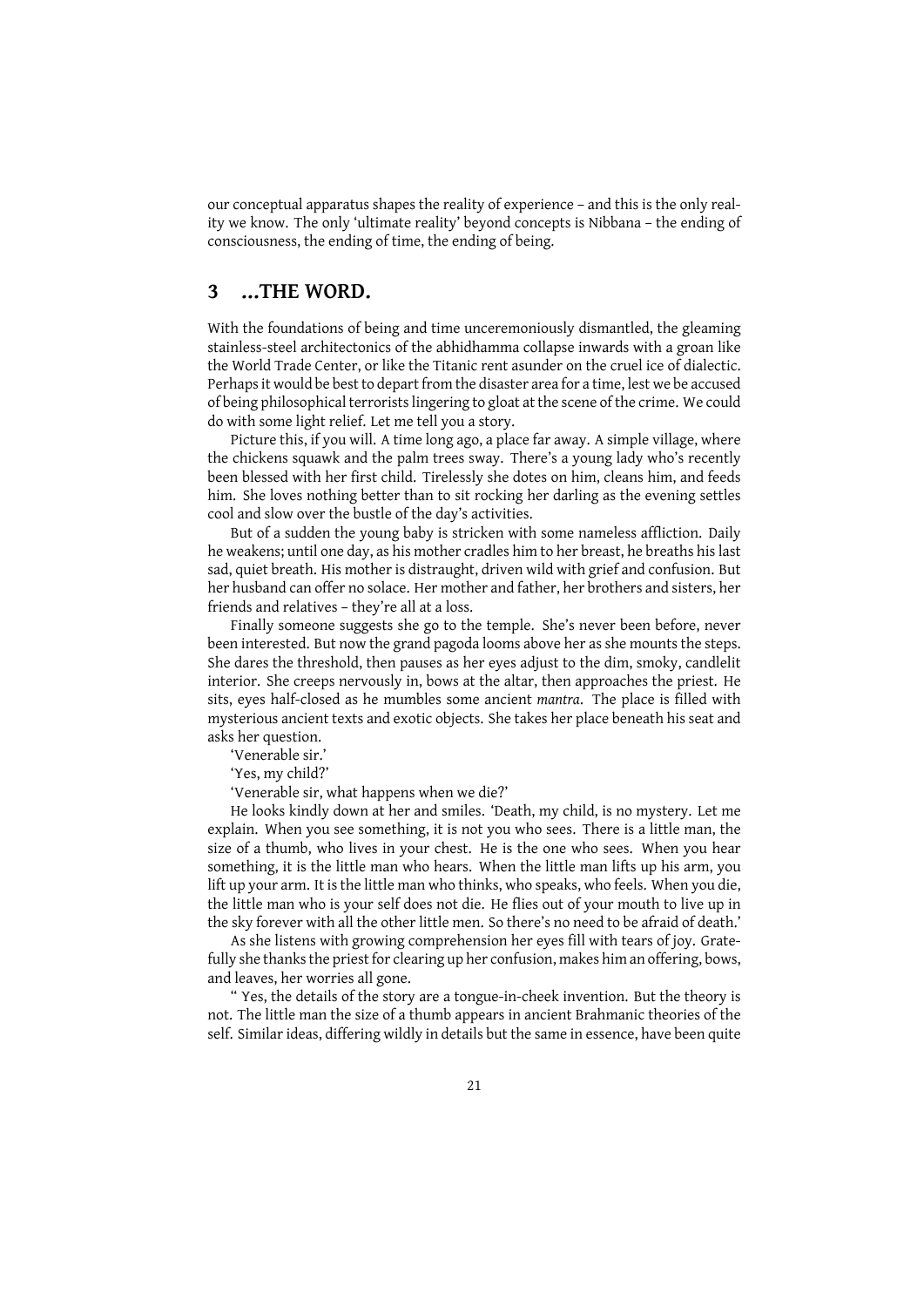literally believed in by the vast majority of people all through history, as they still are today.

There are two striking features of such ideas. The first is that they're so ludicrous – badly, sadly, madly wrong. They are, in fact, utterly meaningless, mere empty words floating with no referent. The second feature is that they are philosophically useless – they explain nothing. Saying that a little man inside my chest is the one who sees tells me precisely nothing about the act of seeing. What it does, as I do not tire of repeating, is shift the domain of discussion from the empirical world into metaphysics. It creates a world of shadow-puppets divorced from nature, following different principles all its own.

Now a little empirical investigation is all that's needed to disclose the non-existence of the little man. When this happens our priest must either develop a more abstract theory or lose a follower. So the theory dodges up a flight of abstraction, hiding behind ever more sophisticated curtains of mystification. It's not really a little man, but a subtle body that's like a little man. And then it becomes, not really a subtle body, but a life-force; but then, not a physical life-force, but an immaterial essence of life. Until eventually the soul becomes a node in the cosmic flux of being, or some other such nonsense. As long as the priest keeps the theory abstract enough that the followers do not really understand it – which is usually not so hard – the system works very well.

And that is the most startling thing of all. It really does work. Our grieving devotee gets what she wants – she's happy. This must surely rank as one of the most outstanding, incredible, if somewhat embarrassing, features of human history – that so many have believed in something so silly for so long. The whole superstructure of our human culture is founded on millennia of error. And often, of course, it is the massiveness of the superstructure that conveys the impression that the foundations must be rock solid.

But if we refer back to our story, we can see that the success of the priest's advice has nothing to do with the correctness of his theory, and everything to do with the creation of the faith in authority. This is really the key. Virtually all of the externals of religion can be attributed to this imperative – the costumes, the buildings, the initiations, the rituals. They are specifically designed to defy reason, to defy sense, to create the overwhelming belief in another reality – not seeable, touchable, or reasonable, but far more real than the empirical world of humdrum birth, ageing, and death. Surely, thinks the devotee, here must be one who knows! Surely this Holy Being, so learned, so sagely, so remote, must see more deeply than we! But alas, on reflection we must admit that this impression of authority is sheer illusion – external form has no relation to depth of wisdom.

The most potent tool in perpetuating this illusion is archaic authorization. This is why religions are so conservative. Take Catholicism, for example. Despite centuries of railing against paganism, of witch burnings, of inquisitions and anathemas, virtually every aspect of Catholic ritual and dogma can be traced directly to pagan religions dating centuries before Christ. One of the key forms of archaic authorization is the reliance on ancient texts – the older and obscurer the better.

So we find that, just as the Catholics claim that the Bible is the very Word of God, though the Bible itself makes no such claim, so too the abhidhammikas claim that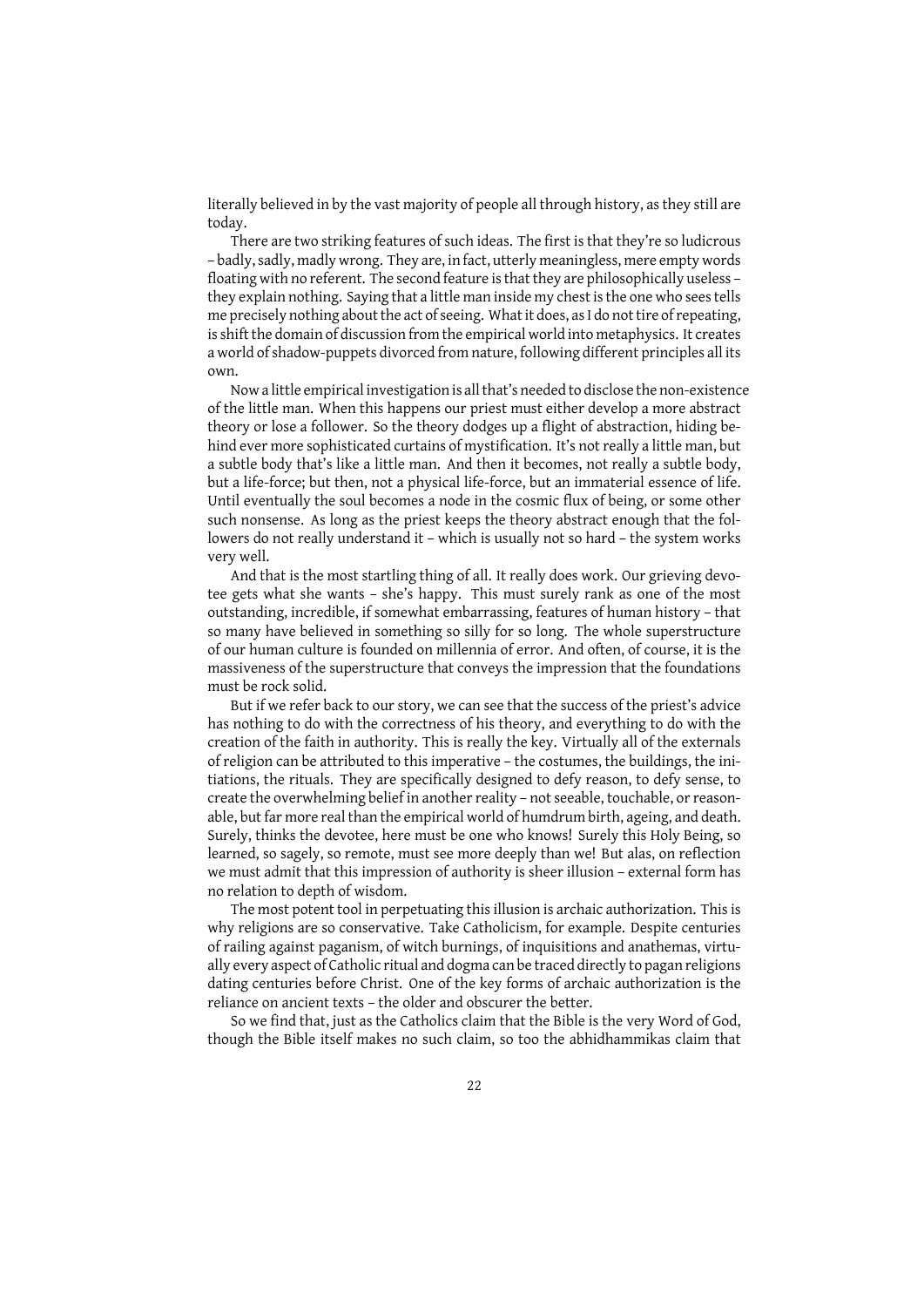the Abhidhamma Pitaka is the very Word of the Buddha, though the texts themselves make no such claim. In order to maintain the unquestionable authority of the texts, it is highly desirable to monopolize the study in the hands of the priests. The Catholics used to burn any Bibles that had been translated into the vernacular, and burn at the stake anyone outside the priesthood who studied or taught the Bible. According to ancient Hindu texts, if one of the menial caste were to listen deliberately to a Vedic mantra, his ears are to be filled with lead; if he recites it, his tongue is to be cut out: and if he should memorize it, his body must be cut in half. No messing about. A gentler solution might be simply to make the texts so unbearably tedious that few are willing to commit the lifetime's work necessary to master them.

I've now done with my work of ground-preparation. Little in my essay up to this point has been original. I've merely borrowed bits of ideas from here and there to lend my thesis some semblance of plausibility. My method has been to insinuate rather than to prove. If you've stuck with my argument up to now and have some inkling of what I'm going to say, perhaps you might think 'He couldn't! He wouldn't!' But, dear reader, you're wrong. I can, and I will.

I suggest that the abhidhamma is most profitably considered, not as a psychology or as a philosophy, but as a mystical cult. Its complexity arises, not from the inherent difficulty of the subject matter, but from the need to create an impression of unimpeachable authority. Its specialists, the abhidhammikas, are the High Priests of Buddhism. They play, aloof in their lofty Castle of Thought, the ultimate Glass Bead Game. Their role is not to realize the Dhamma, but to mediate between the devotees and the Plane of Ultimate Reality. The *sabhāva* of the abhidhamma is its soul, the moment its eternity. Its texts are magical incantations. Abhidhamma passages are, in fact, used virtually solely for this purpose in contemporary Thailand, recited at funeral rituals by monks who don't know their meaning for laypeople who don't care.

The texts, those seven 'valleys of dry bones', are designed for neither study nor practice, but to stand, mute and inscrutable monuments, awesome as pyramids in the desert. The chief soteriological value of the abhidhamma lies not in leading to the abandoning of craving, nor even in theoretical clarity, but in the naïve faith of the multitude that someone, at least, has the Absolute well in hand. Its theories result, not from direct insight into the Dhamma, but from the same cat-and-mouse chase of abstraction-critique-higher abstraction that has given rise to God and the soul. Its unreal, artificial air of divorce from reality is no unfortunate consequence of our own poor insight, but is its essence, the very impression it was designed to create.

One misconception I wish to guard against here. This was not, and is not, a deliberate fraud perpetrated by an unscrupulous clergy on a duped public. The abhidhammikas, by and large, are perfectly sincere – they really believe in what they do. And, as I have mentioned, the psychological benefits are indisputable. I would suggest, absurd though it may seem, that the whole great adventure of the abhidhamma, that 'magic lantern of chimeras', is a fantastic projection from what some call the 'collective unconscious', a public manifestation of the need for belief in a Higher Reality.

To substantiate the essentially religious purpose of the abhidhamma, we need look no further than the myth of the origin of abhidhamma, which is expounded over many pages at the beginning of the abhidhamma commentary, and is still taught as sober history by many a pious preacher. During his seventh rains retreat – a signifi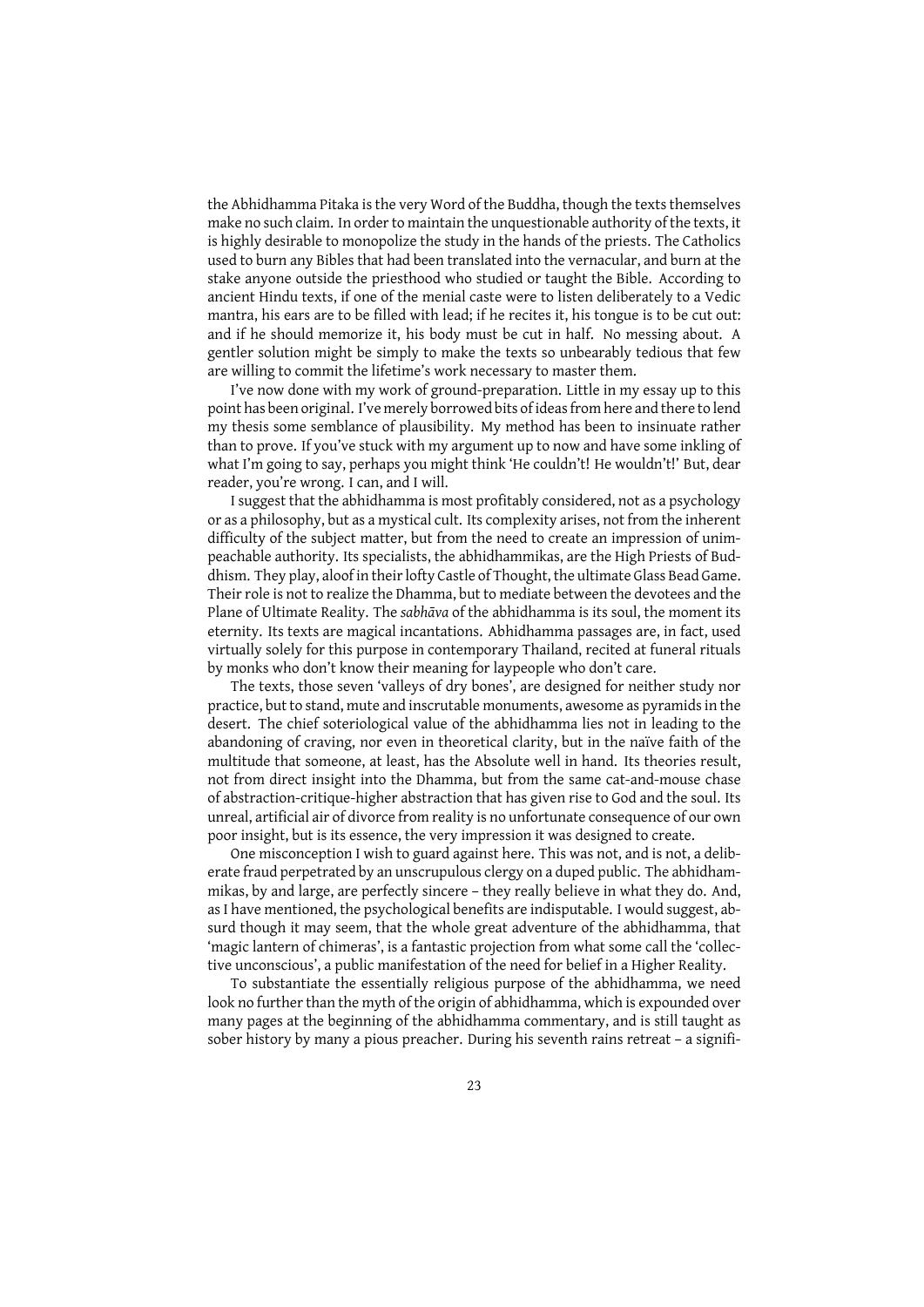cant number – the Buddha ascended to Tāvatiṁsa heaven to preach the abhidhamma to the deities. He wished, for some suitably obscure reason, to teach the entire Abhidhamma Pitaka in one uninterrupted session, and humans cannot sit still for three months. The heavenly setting is a convenient way to both exalt the abhidhamma as well as to explain away the embarrassing fact that the early suttas and vinaya know nothing of the abhidhamma as such, although the word does occur a few times meaning just 'advanced teachings'. (A very similar device was adopted by the Mahayana – perhaps this is where the Theravada got the idea.) At meal time, the Buddha created a mind-made body to continue the exposition while he went for alms. He would meet Venerable Sariputta and give him the summarized method. He thus completed the seven books of the Abhidhamma Pitaka in three months.

This is certainly a remarkable testament to his ability to speak very fast. There are, according to the commentaries, 404 948 533 248 questions in the Patthana alone. That makes about 52 000 questions per second for three months. Someone should tell the Guinness Book of World Records! <sup>7</sup> Think what this means: the implicate structure of the Paṭṭhāna, supposed to represent the quintessence of the Dhamma, has never and will never be rendered explicit in any form, neither by chanting, by printing, by reading, and certainly not by understanding.

The tradition tells us that when the Buddha descended from Tāvatiṁsa he created a crystal promenade in the sky where he paraded back and forth emitting streams of fire and water from his body. This tacky exhibitionism is entirely out of keeping with the Buddha's disdain for gratuitous magic displays, which he said were like 'a harlot flashing her private parts'. The whole fantastic legend is an eloquent testament to the degree of gullibility needed to swallow the abhidhamma.

But the most interesting thing about this myth, for me, is that the Buddha goes to Tāvatiṁsa specifically to teach his mother, who, you will remember, died seven days after the Buddha was born. Why so? Briefly, seven has the general meaning in mythology, derived from the lunar cycles, of the 'entire cycle of being'. This meaning is prominent, say, in the seven days of Biblical creation. It also features often in the legends surrounding the Buddha's birth and enlightenment, where it should always be read with the same meaning. The same meaning also applies, no doubt, in the seven books of the Abhidhamma Pitaka. Mythologically, the number seven emphasizes the all-embracing nature of the abhidhamma, gathering the whole of being to its breast, and invoking the security of long association with familiar archetypes.

The Buddha's mother was called Māyā, which means 'magic'. Māyā is one of the ancient names of the Indian incarnation of the universal Mother Goddess. It is interesting that although the scholastics, being of a rather dryly literal inclination, make little if anything of the Goddess connection, Her signs permeate Buddhist iconography from the start. The Buddha was regularly represented by a pair of footprints, a lotus seat, a tree, or a stupa, all classic symbols of the ancient Indian Goddess. Māyā is most familiar in Indian thought as the emerging of the play of the world from the dreaming of the underlying source of being, symbolized as Brahman or Vishnu. This school of thought, ironically called 'non-dualism', cannot escape positing a fundamental distinction between the underlying essence and the surface manifestation,

<sup>7</sup> I am indebted to Bhikkhu Varado for this delicious titbit.